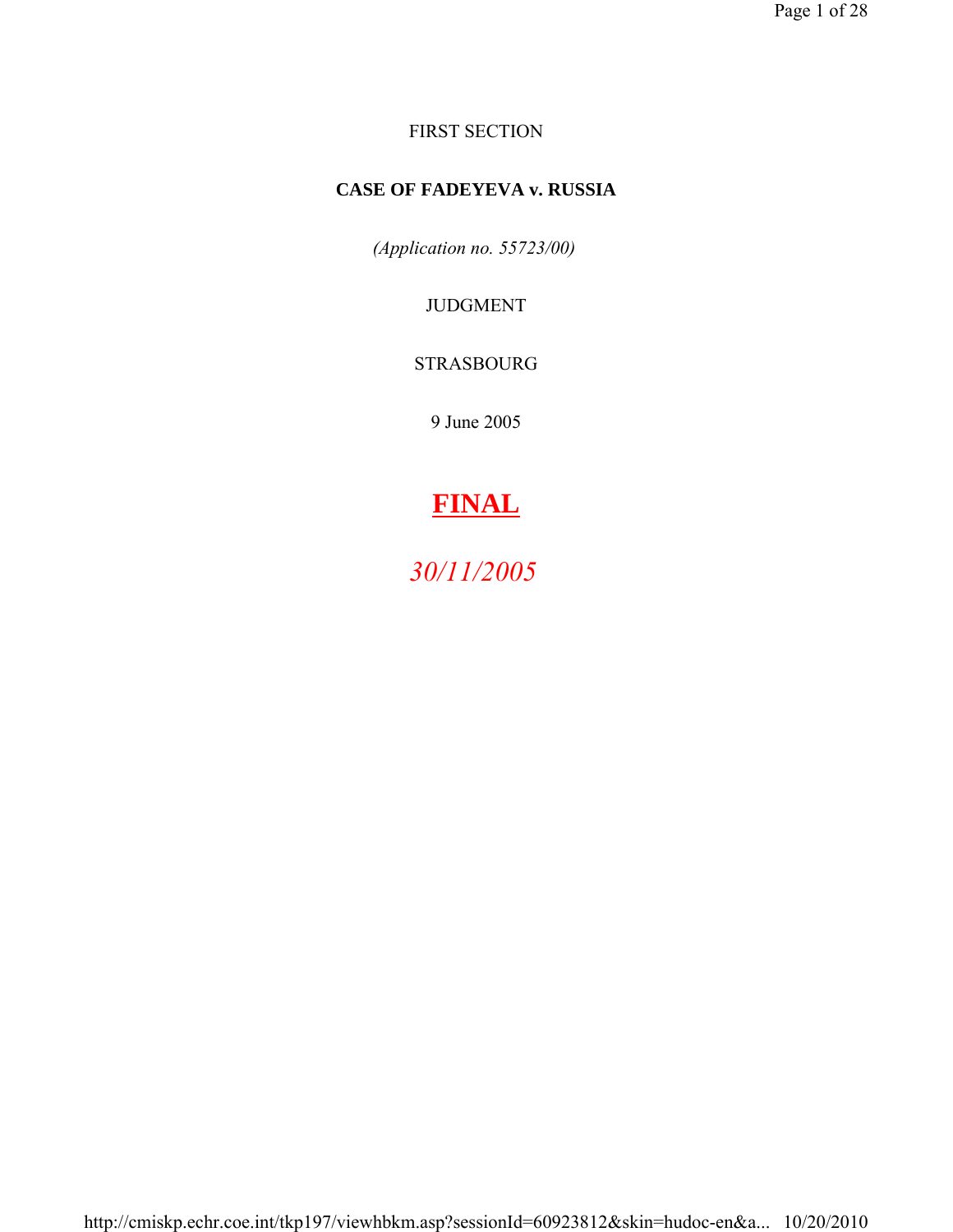#### **In the case of Fadeyeva v. Russia,**

The European Court of Human Rights (First Section), sitting as a Chamber composed of: Mr C.L. ROZAKIS, *President*,

 Mr P. LORENZEN, Mrs F. TULKENS, Mrs N. VAJIĆ, Mrs S. BOTOUCHAROVA,

Mr A. KOVLER,

Mr V. ZAGREBELSKY, *judges*,

and Mr S. NIELSEN, *Section Registrar*,

Having deliberated in private on 1 July 2004 and 19 May 2005,

Delivers the following judgment, which was adopted on the last-mentioned date:

# PROCEDURE

1. The case originated in an application (no. 55723/00) against the Russian Federation lodged with the Court under Article 34 of the Convention for the Protection of Human Rights and Fundamental Freedoms ("the Convention") by a Russian national, Ms Nadezhda Mikhaylovna Fadeyeva ("the applicant"), on 11 December 1999.

2. The applicant, who was granted legal aid in the proceedings before the Court, was initially represented by Mr Y. Vanzha, and subsequently by Mr K. Koroteyev and Ms D. Vedernikova, lawyers with the Russian NGO "Memorial", and Mr B. Bowring and Mr P. Leach, solicitors in England and Wales. The Russian Government ("the Government") were represented by Mr P. Laptev, Representative of the Russian Federation at the European Court of Human Rights.

3. The applicant alleged, in particular, that the operation of a steel plant in close proximity to her home endangered her health and well-being. She relied on Article 8 of the Convention.

4. The application was allocated to the Second Section of the Court (Rule 52 § 1 of the Rules of Court). Within that Section, the Chamber that would consider the case (Article 27 § 1 of the Convention) was constituted as provided in Rule 26 § 1.

5. On 1 November 2001 the Court changed the composition of its Sections (Rule 25 § 1). This case was assigned to the newly composed First Section (Rule 52 § 1).

6. By a decision of 16 October 2003, the Chamber declared the application partly admissible and decided to obtain additional information and observations from the parties and hold a hearing on the merits of the case.

7. The applicant and the Government each filed observations on the merits (Rule 59 § 1). The hearing took place in public in the Human Rights Building, Strasbourg, on 1 July 2004 (Rule 59 § 3).

There appeared before the Court:

(a) *for the Government*

Mr P. LAPTEV, Representative of the Russian Federation at the European Court of Human Rights, Mr Y. BERESTNEV, *Counsel*, Ms T. GOURNYAK, Mr M. STAVROVSKIY, Mr M. VINOGRADOV, *Advisers*;

(b) *for the applicant* Mr K. KOROTEYEV,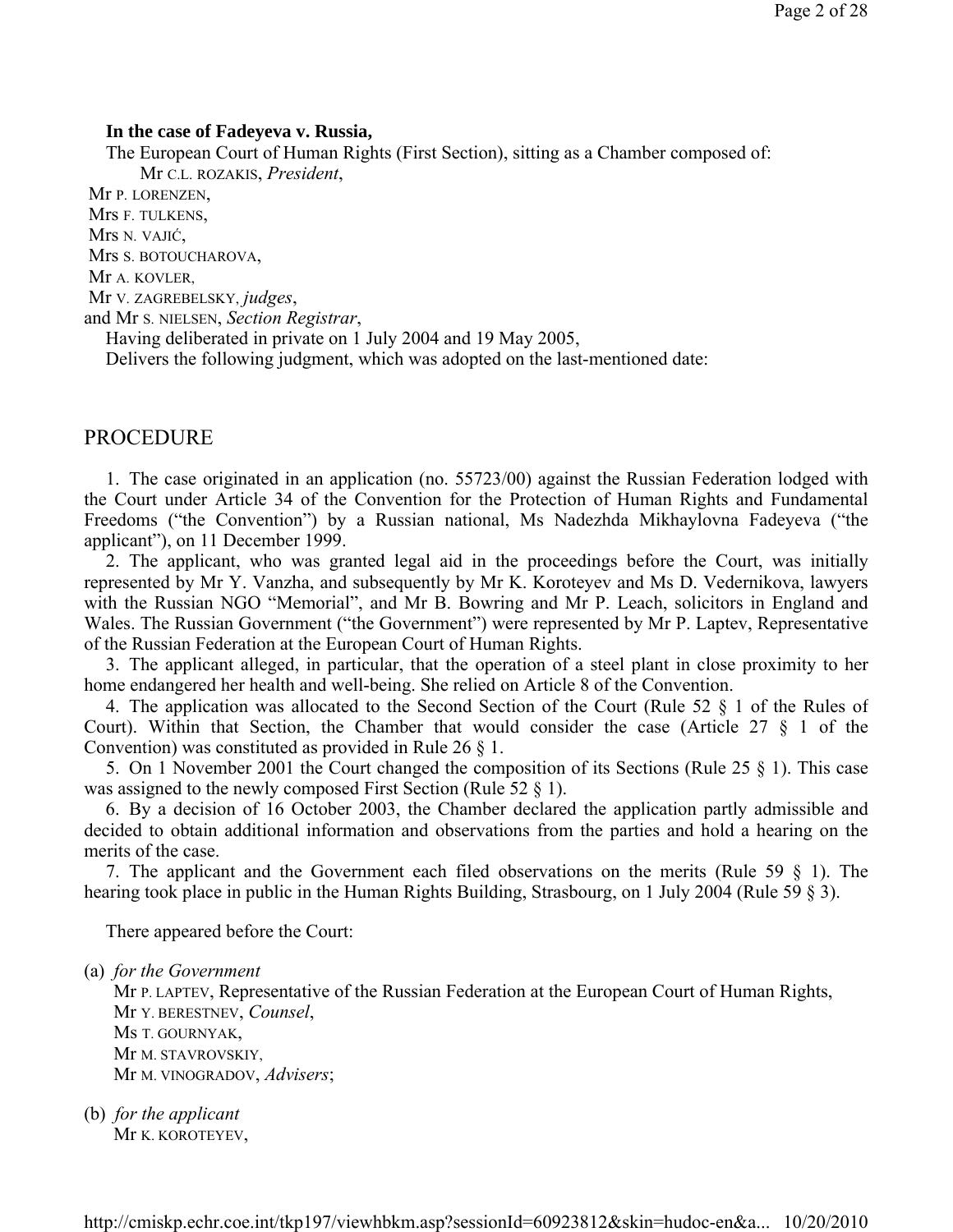Ms D. VEDERNIKOVA, Mr B. BOWRING, Mr P. LEACH, *Counsel*.

8. The Court heard addresses by Mr Laptev, Mr Bowring, Mr Leach and Mr Koroteyev.

9. On 1 November 2004 the Court changed the composition of its Sections (Rule 25 § 1), but this case remained with the Chamber constituted within the former First Section.

# THE FACTS

## I. THE CIRCUMSTANCES OF THE CASE

#### **A. Background**

10. The applicant was born in 1949 and lives in the town of Cherepovets, an important steelproducing centre approximately 300 kilometres north-east of Moscow. In 1982 her family moved to a flat situated at 1 Zhukov Street, approximately 450 metres from the site of the Severstal steel plant ("the plant"). This flat was provided by the plant to the applicant's husband, Mr Nikolay Fadeyev, under a tenancy agreement.

11. The plant was built during the Soviet era and was owned by the Ministry of Black Metallurgy of the Russian Soviet Federative Socialist Republic (RSFSR). The plant was, and remains, the largest iron smelter in Russia and the main employer for approximately 60,000 people. In order to delimit the areas in which the pollution caused by steel production might be excessive, the authorities established a buffer zone around the Severstal premises – "the sanitary security zone". This zone was first delimited in 1965. It covered a 5,000-metre-wide area around the site of the plant. Although this zone was, in theory, supposed to separate the plant from the town's residential areas, in practice thousands of people (including the applicant's family) lived there. The blocks of flats in the zone belonged to the plant and were designated mainly for its workers, who occupied the flats as life-long tenants (see "Relevant domestic law and practice" below). A decree of the Council of Ministers of the RSFSR, dated 10 September 1974, imposed on the Ministry of Black Metallurgy the obligation to resettle the inhabitants of the sanitary security zone who lived in districts nos. 213 and 214 by 1977. However, this has not been done.

12. In 1990 the government of the RSFSR adopted a programme "On improving the environmental situation in Cherepovets". The programme stated that "the concentration of toxic substances in the town's air exceed[ed] the acceptable norms many times" and that the morbidity rate of Cherepovets residents was higher than the average. It was noted that many people still lived within the steel plant's sanitary security zone. Under the programme, the steel plant was required to reduce its toxic emissions to safe levels by 1998. The programme listed a number of specific technological measures to attain this goal. The steel plant was also ordered to finance the construction of 20,000 square metres of residential property every year for the resettlement of people living within its sanitary security zone.

13. By Municipal Decree no. 30 of 18 November 1992, the boundaries of the sanitary security zone around the plant were redefined. The width of the zone was reduced to 1,000 metres.

14. In 1993 the steel plant was privatised and acquired by Severstal PLC. In the course of the privatisation the blocks of flats owned by the steel plant that were situated within the zone were transferred to the municipality.

15. On 3 October 1996 the government of the Russian Federation adopted Decree no. 1161 on the special federal programme "Improvement of the environmental situation and public health in Cherepovets" for the period from 1997 to 2010" (in 2002 this programme was replaced by the special federal programme "Russia's ecology and natural resources"). Implementation of the 1996 programme was funded by the World Bank. The second paragraph of this programme stated: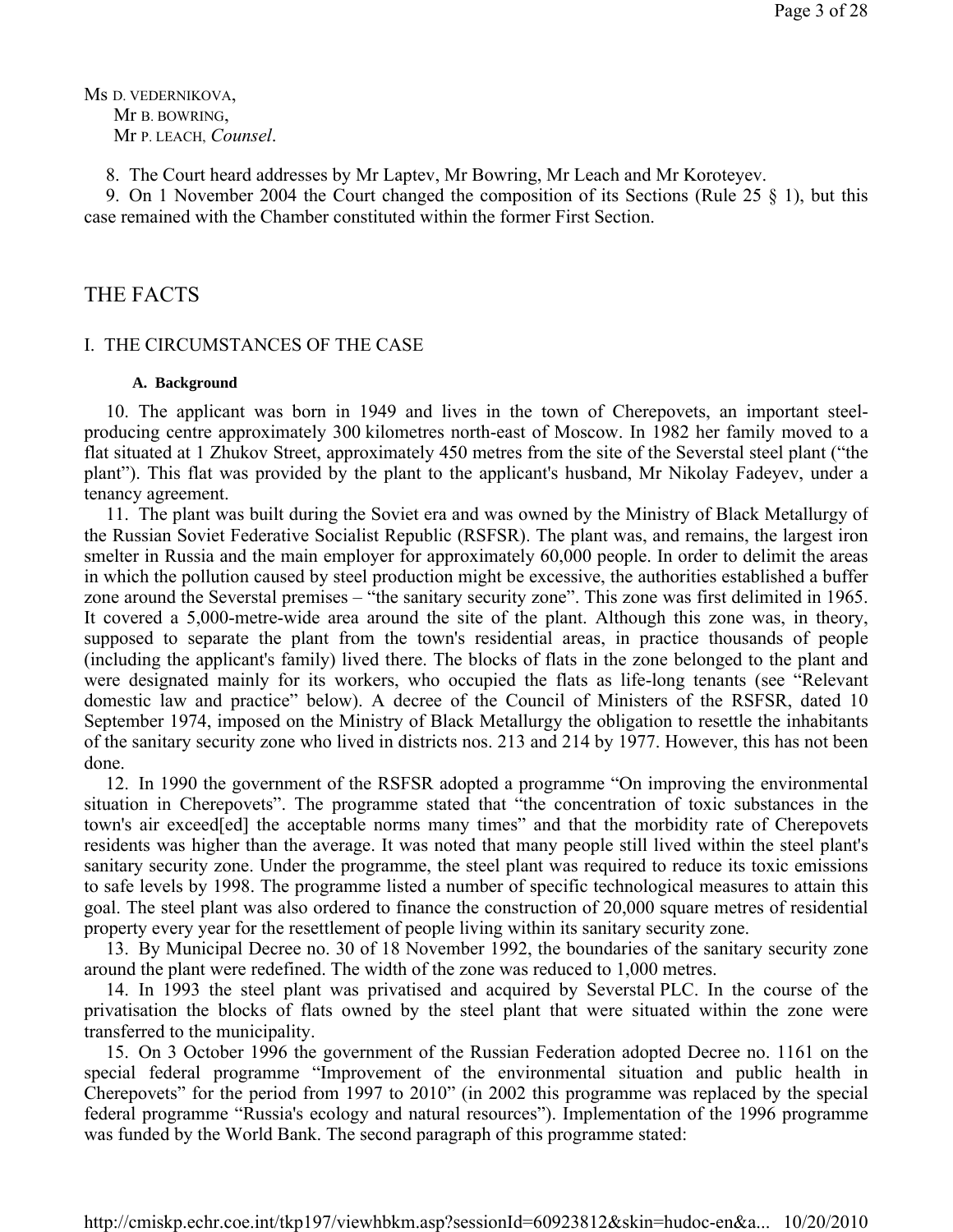"The concentration of certain polluting substances in the town's residential areas is twenty to fifty times higher than the maximum permissible limits (MPLs)<sup>[1]</sup> ...The biggest 'contributor' to atmospheric pollution is Severstal PLC, which is responsible for 96% of all emissions. The highest level of air pollution is registered in the residential districts immediately adjacent to Severstal's industrial site. The principal cause of the emission of toxic substances into the atmosphere is the operation of archaic and ecologically dangerous technologies and equipment in metallurgic and other industries, as well as the low efficiency of gas-cleaning systems. The situation is aggravated by an almost complete overlap of industrial and residential areas of the city, in the absence of their separation by sanitary security zones."

The decree further stated that "the environmental situation in the city ha[d] resulted in a continuing deterioration in public health". In particular, it stated that over the period from 1991 to 1995 the number of children with respiratory diseases increased from 345 to 945 cases per thousand, those with blood and haematogenic diseases from 3.4 to 11 cases per thousand, and those with skin diseases from 33.3 to 101.1 cases per thousand. The decree also noted that the high level of atmospheric pollution accounted for the increase in respiratory and blood diseases among the city's adult population and the increased number of deaths from cancer.

16. Most of the measures proposed in the programme concerned the functioning of the Severstal steel plant. The decree also enumerated a number of measures concerning the city as a whole: these included the resettlement of 18,900 people from Severstal's sanitary security zone. It transpires from the programme that the State was supposed to be the main source of funding for such resettlement. However, it seems that in subsequent years Severstal PLC continued to pay for the resettlement of the zone's inhabitants, at least as regards districts nos. 213 and 214. Thus, according to Decree no. 1260 by the mayor of Cherepovets dated 4 April 2004, in 2004 the residents of the blocks of flats situated on Gagarin Street were resettled in another district of the city. According to a letter of 3 June 2004 from the mayor of Cherepovets, Severstal funded approximately one-third of the cost of resettlement.

17. On 9 August 2000 the chief sanitary inspector for Cherepovets decided that the width of the sanitary security zone should be 1,000 metres from the main sources of industrial pollution. However, no specific boundaries were identified for the zone. In 2002 the municipality challenged its own Decree no. 30 of 1992, which had established the zone's boundaries (see paragraph 13 above). On 13 June 2002 the Cherepovets City Court declared Decree no. 30 invalid on the ground that it was *ultra vires*. The City Court ruled that at the relevant time the municipality had not had jurisdiction to define the width of the zone. The boundaries of the sanitary security zone around the Severstal facilities currently remain undefined.

18. In 2001 implementation of the 1996 government programme was discontinued and the measures proposed in it were included in the corresponding section of the sub-programme "Regulation of environmental quality" in the special federal programme "Russia's ecology and natural resources (2002-  $2010$ ".

19. According to a letter from the mayor of Cherepovets dated 3 June 2004, in 1999 the plant was responsible for more than 95% of industrial emissions into the town's air. According to the State Report on the Environment for 1999, the Severstal plant in Cherepovets was the largest contributor to air pollution of all metallurgical plants in Russia.

#### **B. The applicant's attempt to be resettled outside the zone**

#### *1. First set of court proceedings*

20. In 1995 the applicant, with her family and various other residents of the block of flats where she lived, brought a court action seeking resettlement outside the zone. The applicant claimed that the concentration of toxic elements and the noise levels in the sanitary security zone exceeded the maximum permissible limits established by Russian legislation. The applicant alleged that the environmental situation in the zone was hazardous for humans, and that living there was potentially dangerous to health and life. In support of her claims she relied mainly on the city planning regulations of 1989 (see "Relevant domestic law and practice" below). According to the applicant, these regulations imposed an obligation on the plant's owners to implement various ecological measures in the zone, including the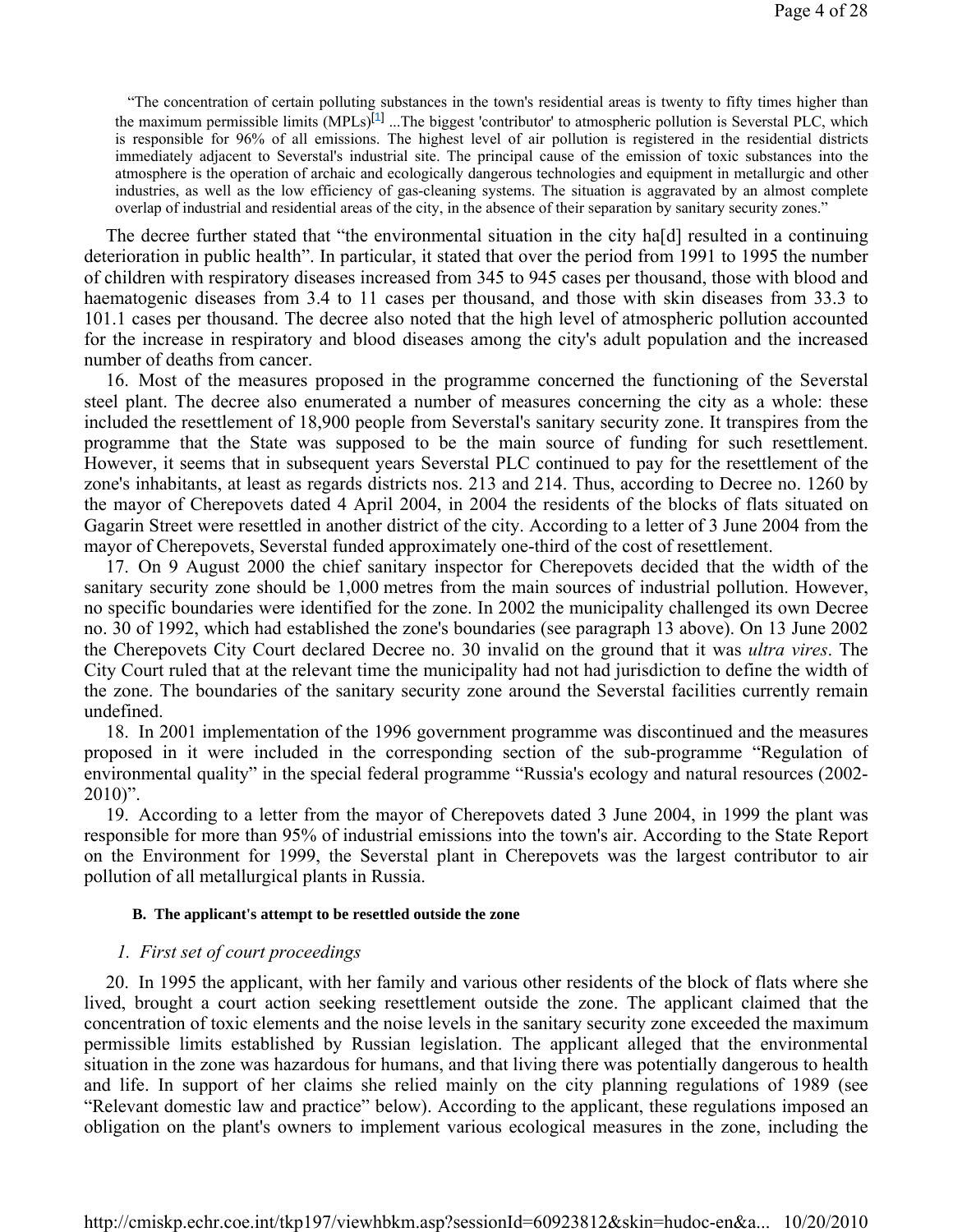resettlement of residents in an ecologically safe area. The applicant claimed that Severstal had failed to fulfil this obligation.

21. On 17 April 1996 the Cherepovets City Court examined the applicant's action. The court recognised that the building at 1 Zhukov Street, where she lived, was located within Severstal's sanitary security zone. The court noted that, prior to 1993, the applicant's flat had been owned by the Ministry of Black Metallurgy, which had also owned the plant. Following privatisation of the plant in 1993, it had become a privately owned entity and the applicant's flat had become the property of the local authorities. Referring to the ministerial decree of 1974, the court found that the authorities ought to have resettled all of the zone's residents but that they had failed to do so. In view of those findings, the court accepted the applicant's claim in principle, stating that she had the right in domestic law to be resettled. However, no specific order to resettle the applicant was given by the court in the operative part of its judgment. Instead, the court stated that the local authorities must place her on a "priority waiting list" to obtain new local authority housing (see "Relevant domestic law and practice" below). The court also stated that the applicant's resettlement was conditional on the availability of funds.

22. The applicant appealed, claiming that the obligation to resettle was on the plant rather than on the municipality. She also maintained that the court had distorted the object of her claim: whereas she had been seeking immediate resettlement, the court had ordered that she be placed on a waiting list. In the applicant's view, this decision was unworkable because its enforcement depended on too many conditions (the existence of a resettlement order, the number of people on the waiting list, the availability of funds for resettlement, etc.).

23. On 7 August 1996 the Vologda Regional Court upheld in principle the decision of 17 April 1996, and confirmed that the applicant's home was located within the Severstal steel plant's sanitary security zone. The appeal court further found that the applicant's resettlement in an ecologically safe area was to be carried out by the municipality. Finally, the appeal court excluded from the operative part of the judgment the reference to the availability of funds as a precondition for the applicant's resettlement.

24. The first-instance court issued an execution warrant and transmitted it to a bailiff. However, the decision remained unexecuted for a certain period of time. In a letter of 11 December 1996, the deputy mayor of Cherepovets explained that enforcement of the judgment was blocked, since there were no regulations establishing the procedure for the resettlement of residents outside the zone.

25. On 10 February 1997 the bailiff discontinued the enforcement proceedings on the ground that there was no "priority waiting list" for new housing for residents of the sanitary security zone.

## *2. Second set of court proceedings*

26. In 1999 the applicant brought a fresh action against the municipality, seeking immediate execution of the judgment of 17 April 1996. The applicant claimed, *inter alia*, that systematic toxic emissions and noise from Severstal PLC's facilities violated her basic right to respect for her private life and home, as guaranteed by the Russian Constitution and the European Convention on Human Rights. She asked to be provided with a flat in an ecologically safe area or with the means to purchase a new flat.

27. On 27 August 1999 the municipality placed the applicant on the general waiting list for new housing. She was no. 6,820 on that list (see "Relevant domestic law and practice" below).

28. On 31 August 1999 the Cherepovets City Court dismissed the applicant's action. It noted that there was no "priority waiting list" for the resettlement of residents of sanitary security zones, and no council housing had been allocated for that purpose. It concluded that the applicant had been duly placed on the general waiting list. The court held that the judgment of 17 April 1996 had been executed and that there was no need to take any further measures. That judgment was upheld by the Vologda Regional Court on 17 November 1999.

#### **C. Pollution levels at the applicant's place of residence**

29. The State authorities conduct regular inspections of air quality in the city. Pollution is monitored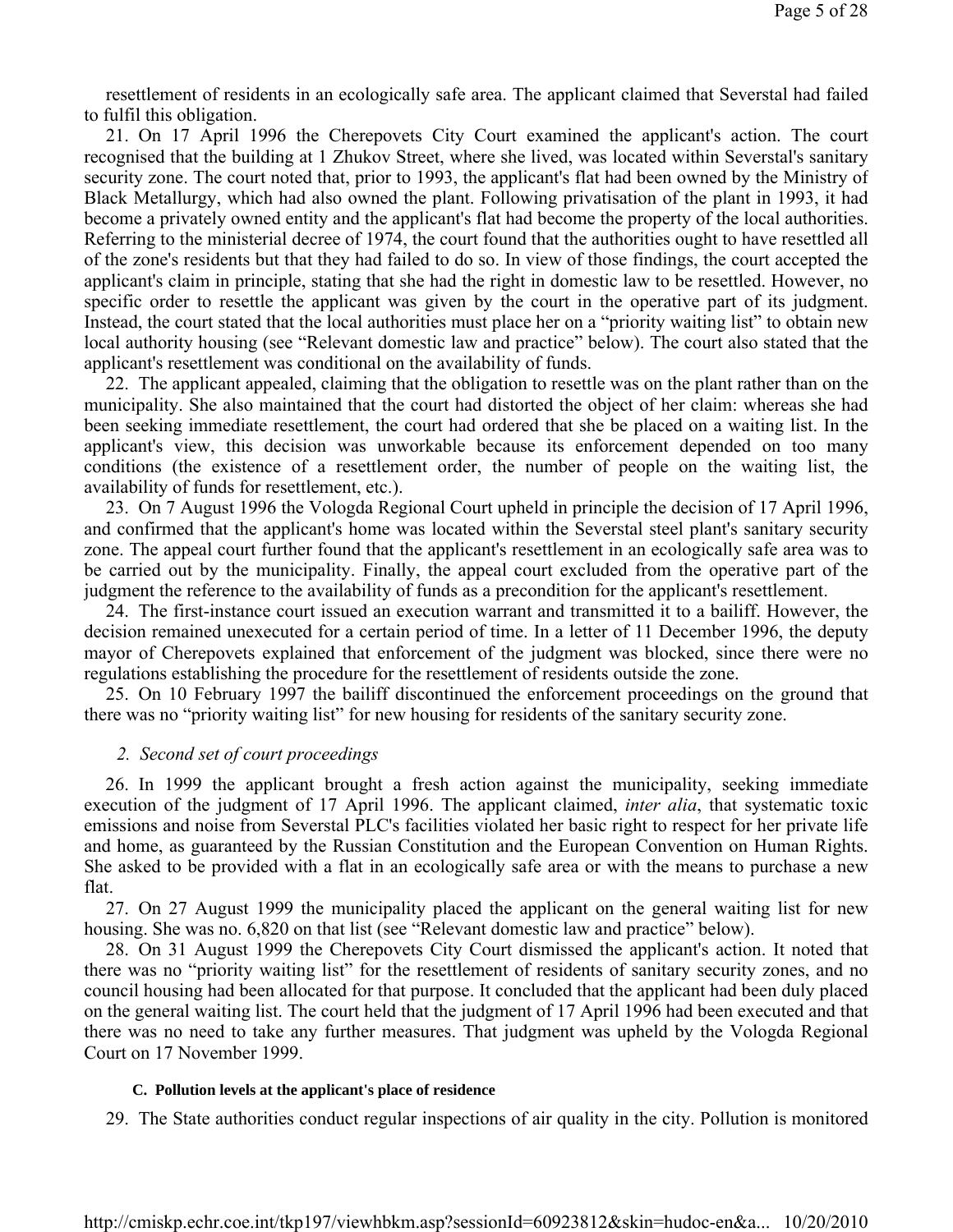by four stationary posts of the State Agency for Hydrometeorology, including one (post no. 1) situated at 4 Zhukov Street, 300 metres from the applicant's home. The emission levels of thirteen hazardous substances are monitored by the authorities (nitrogen dioxide, ammonia, carbon oxide, dust, hydrogen sulphide, carbon disulphide, phenol, formaldehyde, sulphur dioxide, nitric oxide, manganese, benzopyrene and lead). Four stationary posts of the State Agency for Hydrometeorology monitor emissions of only the first eight of the above substances; additionally, post no. 1 monitors emissions of sulphur dioxide, nitric oxide, lead, benzopyrene and manganese, and post no. 2 monitors emissions of benzopyrene, manganese and sulphur dioxide. In addition, the State Agency for Sanitary Control conducts regular air tests at distances of one, two, five, seven, and nineteen kilometres from the steel plant. Finally, Severstal PLC has its own monitoring system, which evaluates emissions from every separate industrial facility at the plant.

30. It appears that the basic data on air pollution, whether collected by the State monitoring posts or Severstal, are not publicly available. Both parties produced a number of official documents containing generalised information on industrial pollution in the town. The relevant parts of these documents are summarised in the following paragraphs and in the appendix to this judgment.

## *1. Information referred to by the applicant*

31. The applicant claimed that the concentration of certain toxic substances in the air near her home constantly exceeded and continues to exceed the safe levels established by Russian legislation. Thus, in the period from 1990 to 1999 the average annual concentration of dust in the air in the Severstal plant's sanitary security zone was 1.6 to 1.9 times higher than the MPL, the concentration of carbon disulphide was 1.4 to 4 times higher and the concentration of formaldehyde was 2 to 4.7 times higher (data reported by the Cherepovets Centre for Sanitary Control). The Cherepovets State Agency for Hydrometeorology reported that the level of atmospheric pollution within the zone during the period from 1997 to 2001 was rated as "high" or "very high". The State Agency for Hydrometeorology confirmed that an excessive concentration of other hazardous substances, such as hydrogen sulphide and ammonia, was also registered during this period.

32. As regards the year 2002, the applicant submitted a report prepared by the Northern Regional Office of the State Agency for Hydrometeorology and Environmental Monitoring. This report stated, *inter alia*, that in 2002 the annual average concentration of dust near the applicant's home was 1.9 times higher than the MPL, and that the short-term peak concentration of dust was twice as high as the MPL. In July an over-concentration of carbon oxide was registered near the applicant's home: the short-term peak concentration of this element was 7 times higher than the MPL. The agency also reported that the average annual concentration of formaldehyde in the town was 3 times higher than the MPL. The average annual concentration of carbon disulphide near the applicant's home was 2.9 times higher than the MPL. The short-term peak concentration of phenols was 4 times higher than the MPL, and that of hydrogen sulphide was 4.5 times higher.

33. The applicant also submitted information published on the website of the Northern Department of the State Agency for Hydrometeorology. This source reported that in April 2004 the concentration of formaldehyde in Cherepovets exceeded the norms. In March 2004 the monthly average concentration of formaldehyde was 5 times higher than the MPL.

34. The applicant further produced a study paper entitled "Economic effectiveness of public health measures at Severstal PLC", drawn up by the Centre for the Preparation and Implementation of International Projects on Technical Assistance, a public body established in 1993 under the supervision of the then State Committee for Environmental Protection. The study was commissioned by the Cherepovets municipality in order to obtain an analysis of the cost-effectiveness of various measures suggested in the 1996 federal programme. The expert team had access to data on fifty-eight polluting elements contained in industrial emissions from the Severstal plant. The experts singled out the thirteen most toxic elements and, using a special dispersion dissemination model, established how these elements affected the morbidity rate in the city. The experts then calculated how the implementation of one or another measure from the federal programme would reduce the concentration of these pollutants,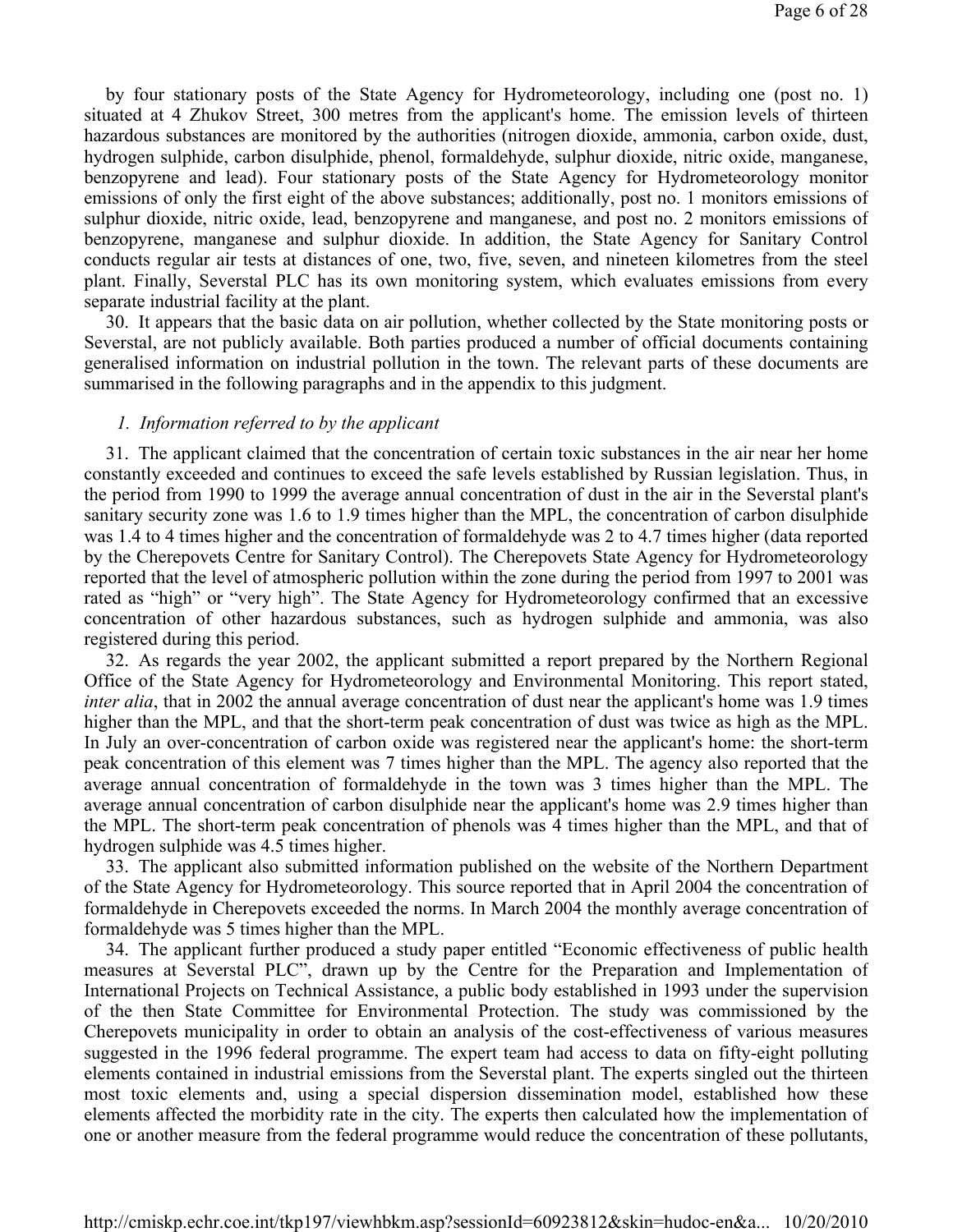and, consequently, to what extent the morbidity rate would decrease.

35. In April 2004 the applicant informed the Court that further information on atmospheric pollution could be requested from the respondent Government. In particular, the applicant sought to obtain: (a) baseline emissions data for the Severstal plant, including data on the physical parameters of the stacks and the volume of chemicals emitted annually by each process at the Severstal facility; (b) dispersion modelling data for estimating the ambient air concentration of thirteen toxic pollutants at each of the *x* and *y* coordinate locations on the Cherepovets city grid, based on the above emissions data. The applicant indicated that this information might be obtained from the Centre for the Preparation and Implementation of International Projects on Technical Assistance (see paragraph 34 above). The applicant also sought data on the ambient air quality in Cherepovets, obtained between 1998 and 1999 as part of the Project on Environmental Management in the Russian Federation, implemented with financial support from the World Bank. In May 2004 the Court invited the respondent Government to submit the information sought by the applicant.

#### *2. Information referred to by the respondent Government*

36. In June 2004 the Government submitted a report entitled "The environmental situation in Cherepovets and its correlation with the activity of [Severstal PLC] during the period until 2004", prepared by the Cherepovets municipality.

37. According to the report, the environmental situation in Cherepovets has improved in recent years: thus, gross emissions of pollutants in the town were reduced from 370.5 thousand tonnes in 1999 to 346.7 thousand tonnes in 2003 (by 6.4%). Overall emissions from the Severstal PLC facilities were reduced during this period from 355.3 to 333.2 thousand tonnes (namely by 5.7%), and the proportion of unsatisfactory testing of atmospheric air at stationary posts fell from 32.7% to 26% in 2003.

38. The report further stated that, according to data received from four stationary posts of the State Agency for Hydrometeorology, a substantial decrease in the concentration of certain hazardous substances was recorded in the period from 1999 to 2003:

- (i) dust: from  $0.2 \text{ mg/m}^3$  (1.28 MPL) to  $0.11 \text{ mg/m}^3$  (0.66 MPL);
- (ii) hydrogen sulphide: from  $0.016$  mg/m<sup>3</sup> (3.2 MPL) to 0.006 mg/m<sup>3</sup> (1.2 MPL);
- (iii) phenols: from  $0.018 \text{ mg/m}^3$  (0.6 MPL) to  $0.014 \text{ mg/m}^3$  (0.47 MPL).

39. According to the report, pollution in the vicinity of the applicant's home was not necessarily higher than in other districts of the town. Thus, the concentration of nitrogen dioxide at post no. 1 was 0.025 mg/m<sup>3</sup> in 2003, whereas it was 0.034 mg/m<sup>3</sup> at post no. 2, 0.025 mg/m<sup>3</sup> at post no. 3 and 0.029  $mg/m<sup>3</sup>$  at post no. 4. The average daily concentration of ammonia registered at post no. 1 was 0.016 mg/m<sup>3</sup>, 0.017 mg/m<sup>3</sup> at post no. 2, 0.005 mg/m<sup>3</sup> at post no. 3 and 0.0082 mg/m<sup>3</sup> at post no. 4. The phenol level registered at post no. 1 was  $0.014$  mg/m<sup>3</sup>,  $0.015$  mg/m<sup>3</sup> at post no. 2 and  $0.0012$  mg/m<sup>3</sup> at post no. 4. Finally, the concentration of formaldehyde at post no. 1 was 0.019 mg/m<sup>3</sup>, whereas it was 0.012 mg/m<sup>3</sup> at post no. 2, 0.018 mg/m<sup>3</sup> at post no. 3 and 0.02 mg/m<sup>3</sup> at post no. 4.

40. The report stated that the average annual concentrations of nitric oxide, lead, manganese, nitrogen dioxide, ammonia, hydrogen sulphide, phenol, carbon oxide and carbon disulphide did not exceed the MPLs. Excessive annual concentrations were recorded only with respect to dust, formaldehyde and benzopyrene. Over the period from 1999 to 2003, a certain improvement in the quality of air was registered under the steel plant's "pollution plume" in the residential area of the town. Thus, the proportion of unsatisfactory tests was 13.2% in 1999, whereas in 2003 it had fallen to 12.7%. The report emphasised that the proportion of unsatisfactory air tests was decreasing: from 18.4% to 14.2%, as measured at a distance of 1,000 metres from the plant; and from 14.05% to 12.8% at a distance of 3,000 metres. The trend was also positive in respect of certain specific substances: within 1,000 metres the proportion of unsatisfactory tests for nitrogen dioxide decreased from 50% in 1999 to 47% in 2003; for hydrogen sulphide they fell from 75% in 1999 to 20% in 2003; and for phenol they decreased from 52% in 1999 to 38% in 2003.

41. The report contained generalised data on average pollution levels for the years 1999 to 2003, collected from four stationary posts of the State Agency for Hydrometeorology. The Government also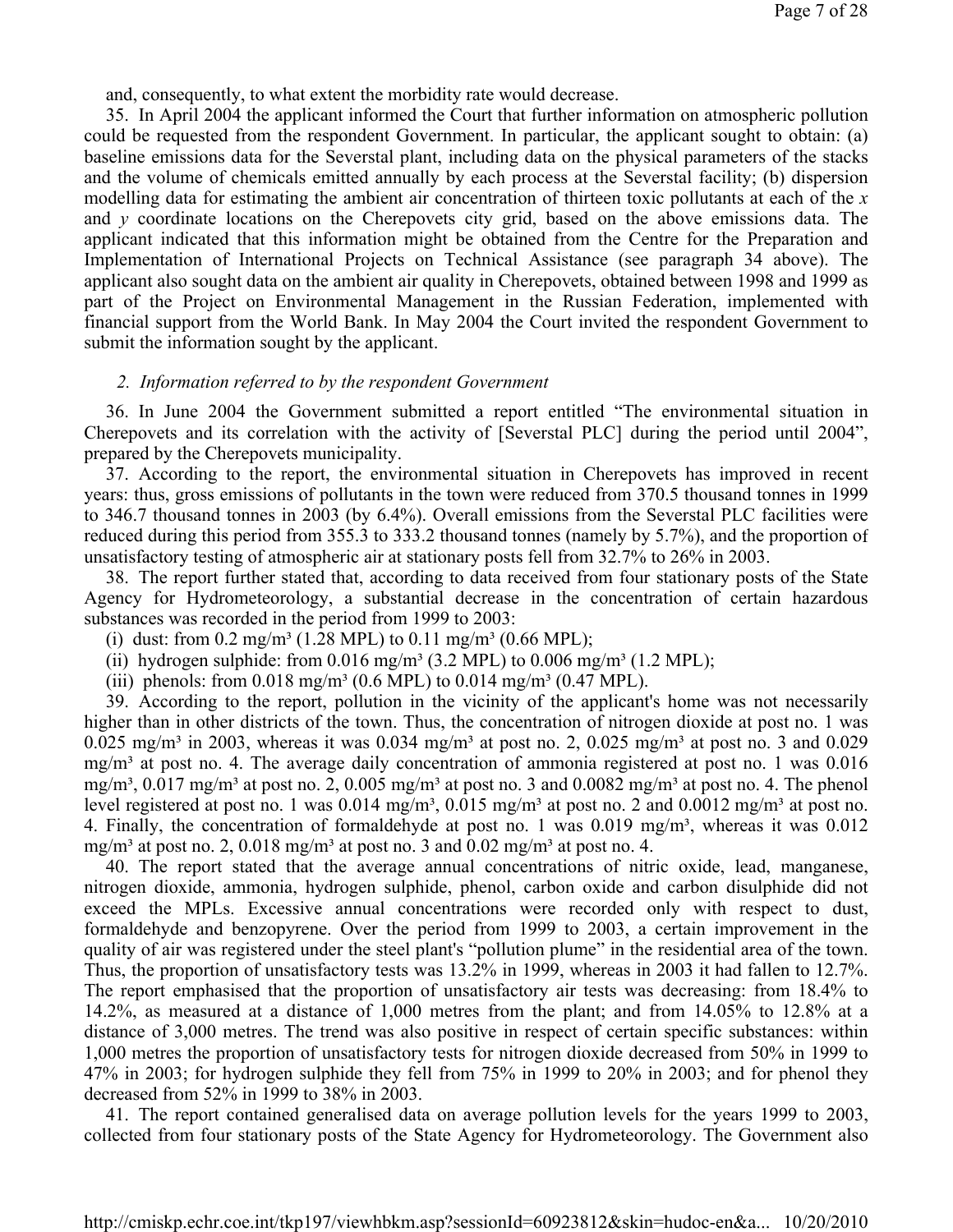produced data collected from monitoring post no. 1, reflecting a reduction in the average annual and maximum pollution levels compared to the situation which existed ten to twenty years ago. The most important data contained in these reports are summarised in the appendix to this judgment.

42. The Government also produced extracts from a report by the chief sanitary inspector for the Vologda region, which was prepared in June 2004 for the purpose of defining new boundaries for the sanitary security zone. According to the report, Severstal was still responsible in 2004 for 94 to 97% of overall air pollution in the city. The report stated that the emissions from Severstal contained eighty different pollutant substances. Despite a significant reduction in pollution in recent years, the maximum concentrations of "five priority pollutants" (dust containing more than 20% of silicon dioxide, ferroalloy dust, nitrogen dioxide, naphthalene and hydrogen sulphide) still exceeded safety standards at distances of one to five kilometres from the plant. The report further indicated that "more than 150,000 people live [d] in a zone where the acceptable level of risk [was] exceeded". It proposed a number of measures which should reduce the concentration of naphthalene and ferroalloys to safe levels by 2010, and stated that the concentration of all toxic substances originating from the Severstal facilities in the bottom layer of the atmosphere should be below the maximum permissible limits by 2015.

43. Finally, the Government submitted that, should the Court need the documents sought by the applicant and referred to by her representatives as a source of primary information on air pollution, "the authorities of the Russian Federation propose that this document be requested from Mr Koroteyev [one of the applicant's representatives]".

#### **D. Effects of pollution on the applicant**

44. Since 1982 Ms Fadeyeva has been supervised by the clinic at Cherepovets Hospital no. 2. According to the Government, the applicant's medical history in this clinic does not link the deterioration in her health to adverse environmental conditions at her place of residence.

45. In 2001 a medical team from the clinic carried out regular medical check-ups on the staff at the applicant's place of work. As a result of these examinations, the doctors detected indications of an occupational illness in five workers, including the applicant. In 2002 the diagnosis was confirmed: a medical report drawn up by the Hospital of the North-West Scientific Centre for Hygiene and Public Health in St Petersburg on 30 May 2002 stated that she suffered from various illnesses of the nervous system, namely occupational progressive/motor-sensory neuropathy of the upper extremities with paralysis of both middle nerves at the level of the wrist channel (primary diagnosis), osteochondrosis of the spinal vertebrae, deforming arthrosis of the knee joints, moderate myelin sheath degeneration, chronic gastroduodenitis, hypermetropia first grade (eyes) and presbyopia (associated diagnoses). Whilst the causes of these illnesses were not expressly indicated in the report, the doctors stated that they would be exacerbated by "working in conditions of vibration, toxic pollution and an unfavourable climate".

46. In 2004 the applicant submitted a report entitled "Human health risk assessment of pollutant levels in the vicinity of the Severstal facility in Cherepovets". This report, commissioned on behalf of the applicant, was prepared by Dr Mark Chernaik<sup>2</sup>. Dr Chernaik concluded that he would expect the population residing within the zone to suffer from above-average incidences of odour annoyance, respiratory infections, irritation of the nose, coughs and headaches, thyroid abnormalities, cancer of the nose and respiratory tract, chronic irritation of the eyes, nose and throat, and adverse impacts on neurobehavioral, neurological, cardiovascular and reproductive functions. The report concluded as follows:

"The toxic pollutants found in excessive levels within the sanitary security zone in Cherepovets are all gaseous pollutants specifically produced by iron and steel manufacturing plants (in particular, by process units involved in metallurgical coke production), but not usually by other industrial facilities.

It is therefore reasonable to conclude that inadequately controlled emissions from the Severstal facility are a primary cause of the excess incidences of the above-mentioned adverse health conditions of persons residing within the sanitary security zone in Cherepovets."

47. The applicant also submitted an information note from the environmental department of the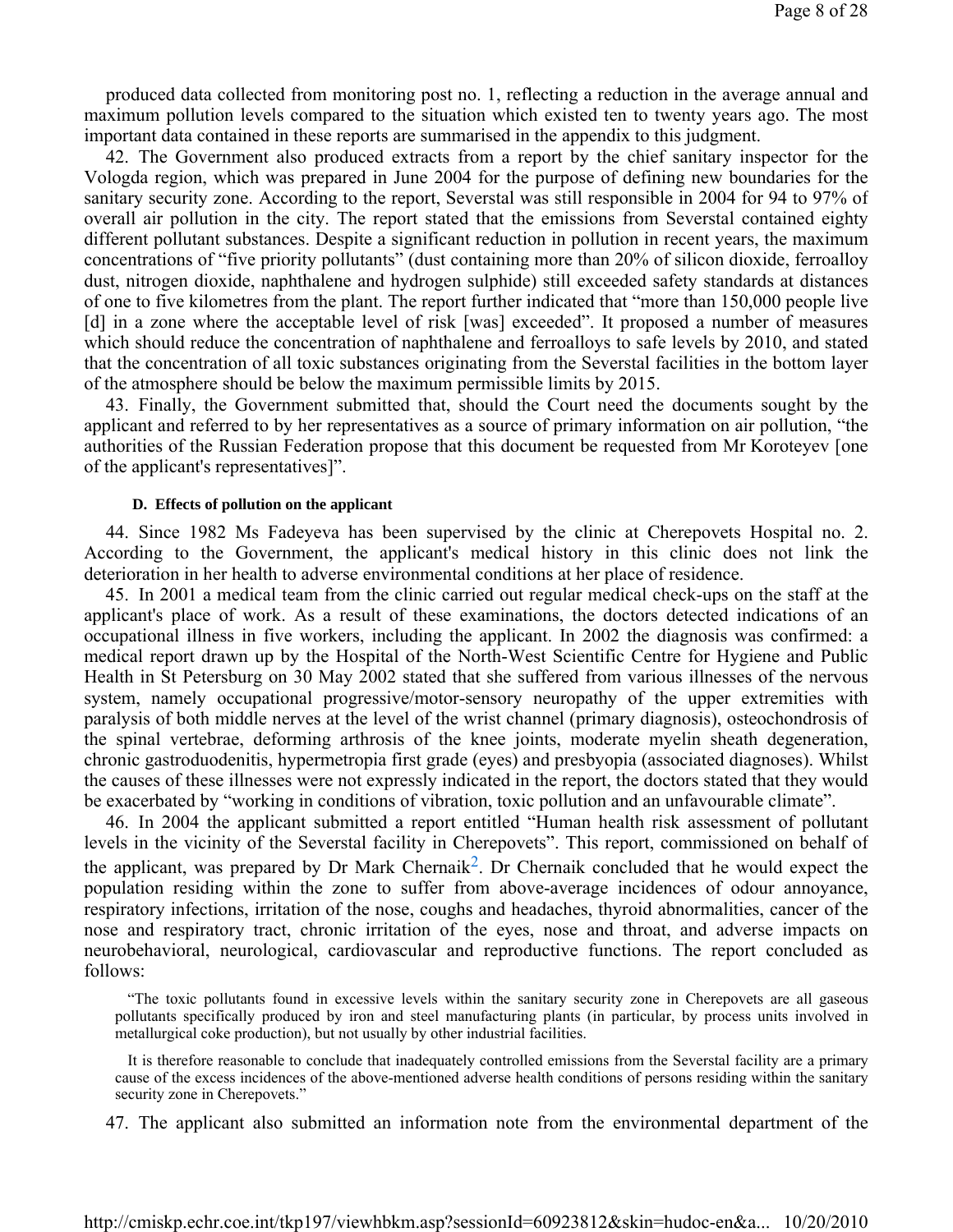Cherepovets municipality, which contained recommendations to Cherepovets residents on how to act in circumstances of "unfavourable weather conditions", namely when the wind carried emissions from the Severstal plant towards the city. The note recommended that people should stay at home and restrict their physical activity. It also contained dietary suggestions. The primary reason for these restrictive recommendations was emissions from the Severstal plant. The applicant also referred to a letter dated 20 September 2001 from the Cherepovets Centre for Sanitary Control, stating that when such "unfavourable weather conditions" occurred, admissions of children to local health clinics increased by 1.3.

#### II. RELEVANT DOMESTIC LAW AND PRACTICE

#### **A. Environmental standards**

#### 48. Article 42 of the Constitution of the Russian Federation reads as follows:

"Everyone has the right to a favourable environment, to reliable information about its state, and to compensation for damage caused to his health or property by ecological offences."

49. Pursuant to the Federal Law of 30 March 1999 on sanitary safety (*О санитарноэпидемологическом благополучии населения*), the Federal Sanitary Service establishes State standards for protecting public health from environmental nuisances. In particular, these standards are applied in assessing air quality in cities: atmospheric pollution is assessed in comparison to the maximum permissible limits (MPLs), the measure which defines the concentration of various toxic substances in the air. It follows from Regulation 2.1 of the Sanitary Regulations of 17 May 2001 and section 1 of the Atmospheric Protection Act 1999 that, if the MPLs are not exceeded, the air is safe for the health and well-being of the population living in the relevant area. Regulation 2.2 of the Sanitary Regulations provides that, for all categories of toxic elements, concentrations should not exceed 1 MPL in residential areas and 0.8 MPL in recreational zones.

50. Pursuant to the Atmospheric Protection Act of 4 May 1999 (*Об охране атмосферного воздуха*), the Federal Environmental Agency establishes environmental standards for various types of polluting sources (cars, farms, industrial plants, etc.). These general standards are applied to specific undertakings by the regional environmental agencies. In principle, an industrial plant's operation should not result in pollution which exceeds the MPLs (section 16 of the Act). However, for the sake of a region's economic development, a regional environmental agency may issue a temporary permit authorising an undertaking to exceed these norms (sections 1 and 12 of the Act). The permit should contain a schedule for the phased reduction of toxic emissions to safe levels.

#### **B. Sanitary security zones**

#### *1. Legislation*

51. Every polluting undertaking must create a "sanitary security zone" around its premises – a buffer area separating sources of pollution from the residential areas of a city (Regulations 3.5 and 3.6 of the 1996 Sanitary Regulations, enacted by Decree no. 41 of the Federal Sanitary Service of 31 October 1996; similar provisions were contained in the 2000, 2001 and 2003 Sanitary Regulations, which replaced those of 1996). The levels of pollution in this buffer area may exceed the MPLs.

52. The minimum width of the zone is defined by the sanitary regulations for different categories of undertaking. Under the terms of the 1996 Sanitary Regulations, the sanitary security zone around a steel plant the size of Severstal should be 2,000 metres. Under the Sanitary Regulations of 1 October 2000, the width of the sanitary security zone for a metallurgical undertaking of this size should be at least 1,000 metres. In certain cases the Federal Sanitary Service may enlarge the zone (for example, where the concentration of toxic substances in the air beyond the zone exceeds the MPLs). Subsequent sanitary regulations (enacted on 17 May 2001 and 10 April 2003) confirmed these requirements.

53. Regulation 3.6 of the 1989 City Planning Regulations provides that an undertaking must take all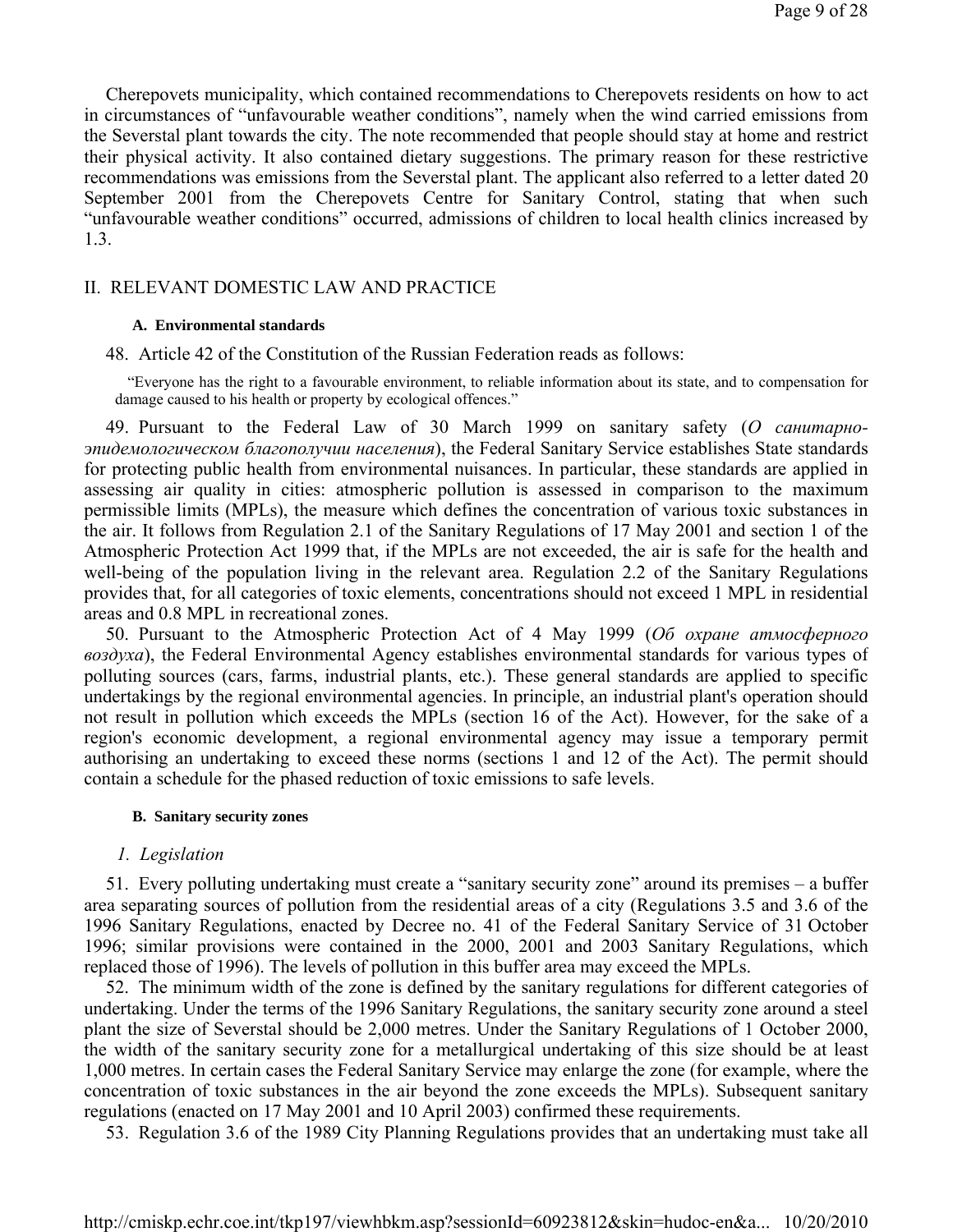necessary measures in order to set up (*обустроить*) its sanitary security zone in accordance with the law, with a view to limiting pollution.

54. Regulation 3.8 of the 1989 City Planning Regulations provides that no housing should be situated within the sanitary security zone. This provision was later incorporated into the Town Planning Code (*Градостроительный Кодекс*) of 1998 (Article 43) and the Sanitary Regulations of 17 May 2001 and 10 April 2003. According to Regulation 3.3.3 of the 2001 Sanitary Regulations, a project to create a zone may include, as a high-priority objective, resettlement of the zone's residents. However, there is no direct requirement to resettle the residents of the sanitary security zone around an undertaking that is already operating.

55. Article 10 § 5 of the Town Planning Code of 1998 provides as follows:

"In cases where State or public interests require that economic or other activities be conducted in environmentally unfavourable areas, the temporary residence of the population in these areas is permitted, subject to the application of a special town planning regime ..."

#### *2. Practice*

56. It follows from a judgment of the North-Caucasus Circuit Federal Commercial Court (decision no. Ф08-1540/2003 of 3 June 2003) that the authorities may force an undertaking which has failed to create a sanitary security zone around its premises in accordance with the law to cease operating<sup>3</sup>.

57. The applicant produced an extract from the decision of the Supreme Court of the Russian Federation in *Ivashchenko v. the Krasnoyarsk Railways* (published in "Overview of the case-law of the Supreme Court", *Бюллетень Верховного Суда РФ, № 9*, of 15 July 1998, § 22). In that case the plaintiff had claimed immediate resettlement from a decrepit house. The lower court had rejected the plaintiff's action, indicating that she could claim resettlement following the order of priority (in other words, she should be put on the waiting list). The Supreme Court quashed this judgment, stating as follows:

"The [plaintiff's] home is not only dilapidated ..., but is also situated within 30 metres of a railway, within the latter's sanitary security zone, which is contrary to the sanitary regulations (this zone is 100 metres wide, and no residential premises should be located within it)."

The Supreme Court remitted the case to the first-instance court, ordering it to designate specific housing which should be provided to the plaintiff as a replacement for her previous dwelling.

58. In another case, concerning the resettlement of Ms Ledyayeva, another resident of the sanitary security zone around the Severstal facilities, the Presidium of the Vologda Regional Court, in its decision of 11 February 2002, stated, *inter alia*:

"The lower court did not assess whether the measures taken in order to resettle the residents of the sanitary security zone are adequate in comparison to the degree of threat that the plaintiff encounters. As a result, the court did not establish whether providing [Ms Ledyayeva] with new housing under the provisions of the housing legislation by placing her on the waiting list can be regarded as giving her a real chance to live in an environment that is favourable for her life and health."

The court also expressed doubts as to whether the State should be held responsible for the resettlement of the zone's residents.

#### **C. Background to the Russian housing provisions**

59. During the Soviet era, the majority of housing in Russia belonged to various public bodies or State-owned companies. The population lived in these dwellings as life-long tenants. In the 1990s extensive privatisation programmes were carried out. In certain cases, property that had not been privatised was transferred to local authorities.

60. To date, a certain part of the Russian population continues to live as tenants in local council houses on account of the related advantages. In particular, council house tenants are not required to pay property taxes, the amount of rent they pay is substantially lower than the market rate and they have full rights to use and control the property. Certain persons are entitled to claim new housing from the local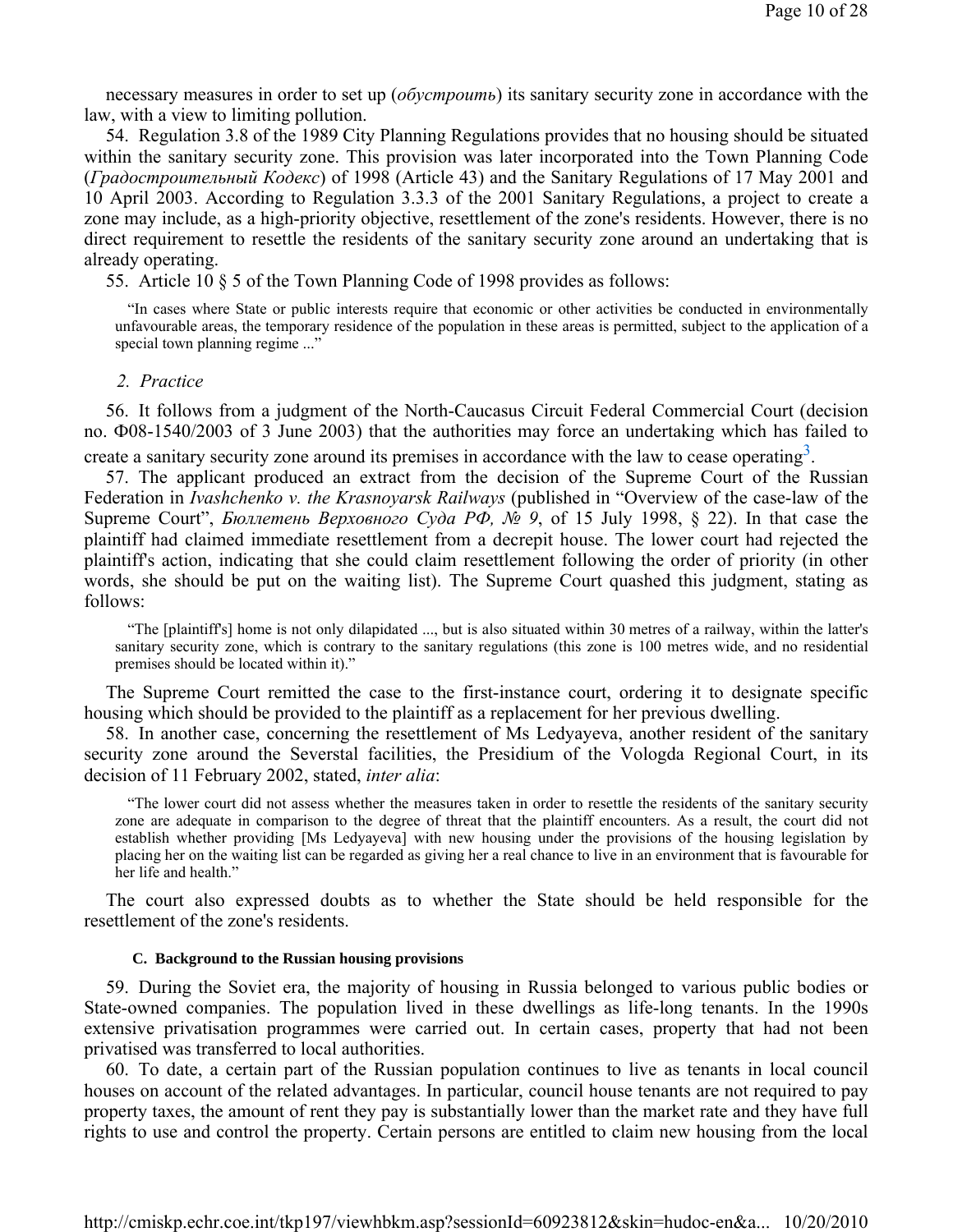authorities, provided that they satisfy the conditions established by law.

61. From a historical standpoint, the right to claim new housing was one of the basic socio-economic rights enshrined in Soviet legislation. Under the Housing Code of the RSFSR of 24 June 1983, which was still valid in Russia at the time of the relevant events, every tenant whose living conditions did not correspond to the required standards was eligible to be placed on a local authority waiting list in order to obtain new council housing. The waiting list establishes the priority order in which housing is attributed once it is available.

62. However, being on a waiting list does not entitle the person concerned to claim any specific conditions or time-frame from the State for obtaining new housing. Certain categories of persons, such as judges, policemen or handicapped persons are entitled to be placed on a special "priority waiting list". However, it appears that Russian legislation does not guarantee a right to be placed on this special list solely on the ground of serious ecological threats.

63. Since Soviet times, hundreds of thousands of Russians have been placed on waiting lists, which become longer each year on account of a lack of resources to build new council housing. At present, the fact of being on a waiting list represents an acceptance by the State of its intention to provide new housing when resources become available. The applicant submits, for example, that the person who is first on the waiting list in her municipality has been waiting for new council housing since 1968. She herself became no. 6,820 on that list in 1999.

# THE LAW

## I. ALLEGED VIOLATION OF ARTICLE 8 OF THE CONVENTION

64. The applicant alleged that there had been a violation of Article 8 of the Convention on account of the State's failure to protect her private life and home from severe environmental nuisance arising from the industrial activities of the Severstal steel plant.

65. Article 8 of the Convention reads as follows:

"1. Everyone has the right to respect for his private and family life, his home, and his correspondence.

2. There shall be no interference by a public authority with the exercise of this right except such as is in accordance with the law and is necessary in a democratic society in the interests of national security, public safety or the economic well-being of the country, for the prevention of disorder or crime, for the protection of health or morals, or for the protection of the rights and freedoms of others."

#### **A. Applicability of Article 8 in the present case**

#### *1. Nature and extent of the alleged interference with the applicant's rights*

66. Both parties agreed that the applicant's place of residence was affected by industrial pollution. Neither was it disputed that the main cause of pollution was the Severstal steel plant, operating near the applicant's home.

67. The Court observes, however, that the degree of disturbance caused by Severstal and the effects of pollution on the applicant are disputed by the parties. Whereas the applicant insists that the pollution seriously affected her private life and health, the respondent Government assert that the harm suffered by the applicant as a result of her home's location within the sanitary security zone was not such as to raise an issue under Article 8 of the Convention. In view of the Government's contention, the Court has first to establish whether the situation complained of by the applicant falls to be examined under Article 8 of the Convention.

#### **(a) General principles**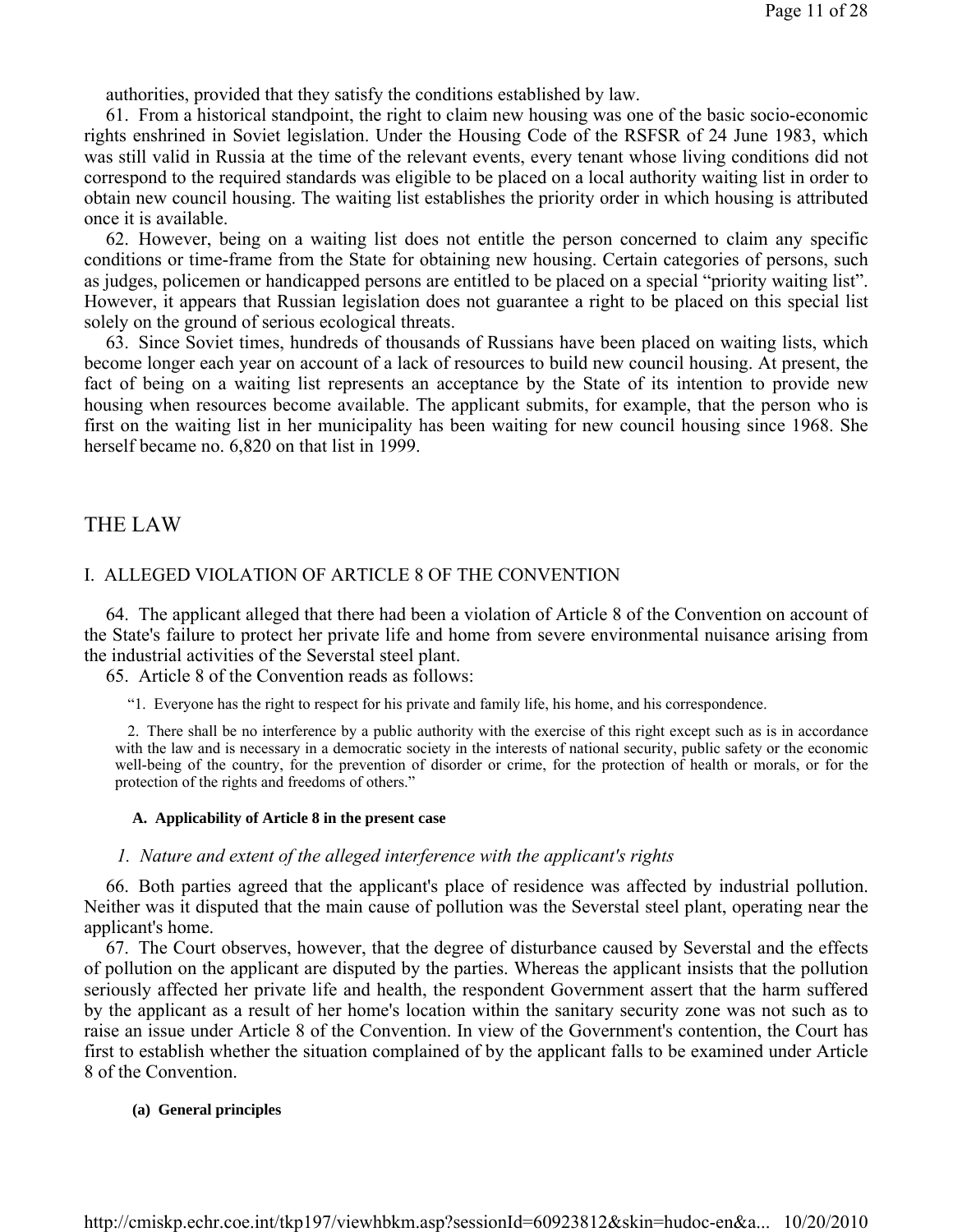68. Article 8 has been relied on in various cases involving environmental concern, yet it is not violated every time that environmental deterioration occurs: no right to nature preservation is as such included among the rights and freedoms guaranteed by the Convention (see *Kyrtatos v. Greece*, no. 41666/98, § 52, ECHR 2003-VI). Thus, in order to raise an issue under Article 8 the interference must directly affect the applicant's home, family or private life.

69. The Court further points out that the adverse effects of environmental pollution must attain a certain minimum level if they are to fall within the scope of Article 8 (see *López Ostra v. Spain*, judgment of 9 December 1994, Series A no. 303-C, p. 54, § 51; see also, *mutatis mutandis*, *Hatton and Others v. the United Kingdom* [GC], no. 36022/97, § 118, ECHR 2003-VIII). The assessment of that minimum is relative and depends on all the circumstances of the case, such as the intensity and duration of the nuisance, and its physical or mental effects. The general context of the environment should also be taken into account. There would be no arguable claim under Article 8 if the detriment complained of was negligible in comparison to the environmental hazards inherent to life in every modern city.

70. Thus, in order to fall within the scope of Article 8, complaints relating to environmental nuisances have to show, firstly, that there was an actual interference with the applicant's private sphere, and, secondly, that a level of severity was attained.

#### **(b) The applicant's submissions**

71. The applicant claimed that the extent of environmental pollution at her place of residence was and remains seriously detrimental to her health and well-being and to that of her family.

72. She referred to a number of documents which, in her view, indicated the adverse effects of the Severstal steel plant's industrial activities on the population of Cherepovets. In particular, she referred to the expert opinion by Dr Chernaik (see paragraph 46 above), the report of the North-West Scientific Centre for Hygiene and Public Health (see paragraph 45), the information note from the environmental department of the Cherepovets municipality and the letter from the Cherepovets Centre for Sanitary Control (see paragraph 47).

73. The applicant pointed out that in 2004 the Court had requested that the Government submit certain basic information regarding air pollution in Cherepovets. The applicant insisted that the Government had access to these data but failed to submit them to the Court. The report prepared by the Government contained only long-term averages of pollutant levels, which were insufficient to understand how pollutants were influencing human health in Cherepovets. In the applicant's view, the long-term averages, although themselves far above safe levels, masked episodes of extremely high pollution during peak periods. The applicant proposed that the Court draw adverse inferences from the Government's failure to produce the requested documents.

#### **(c) The Government's submissions**

74. The Government generally accepted that the concentration of polluting substances in the air near the applicant's home exceeded the environmental norms. At the same time, there was no evidence that the applicant's private life or health had somehow been adversely affected by the operation of the steel plant in the vicinity of her home. They argued that "the fact that Ms Fadeyeva lived within the [Severstal PLC] sanitary security zone did not indicate any actual damage, but only the possibility of such damage being caused".

75. The Government pointed out that the domestic courts had never examined the influence of industrial pollution on the applicant's health or assessed the damage caused by it. They claimed that the applicant had not raised these issues in the domestic proceedings.

76. The Government further indicated that the applicant had failed to use the means prescribed by Russian legislation for assessing environmental hazards. In particular, the applicant could have commissioned a "sanitary epidemiological report" on the environmental situation, as provided by the decree of the Ministry of Public Health of 15 August 2001. Moreover, the Government insisted that, "when assessing the level of risk to the health of inhabitants, one should follow the officially registered data on emissions into the atmosphere, which are analysed and summarised on the basis of applicable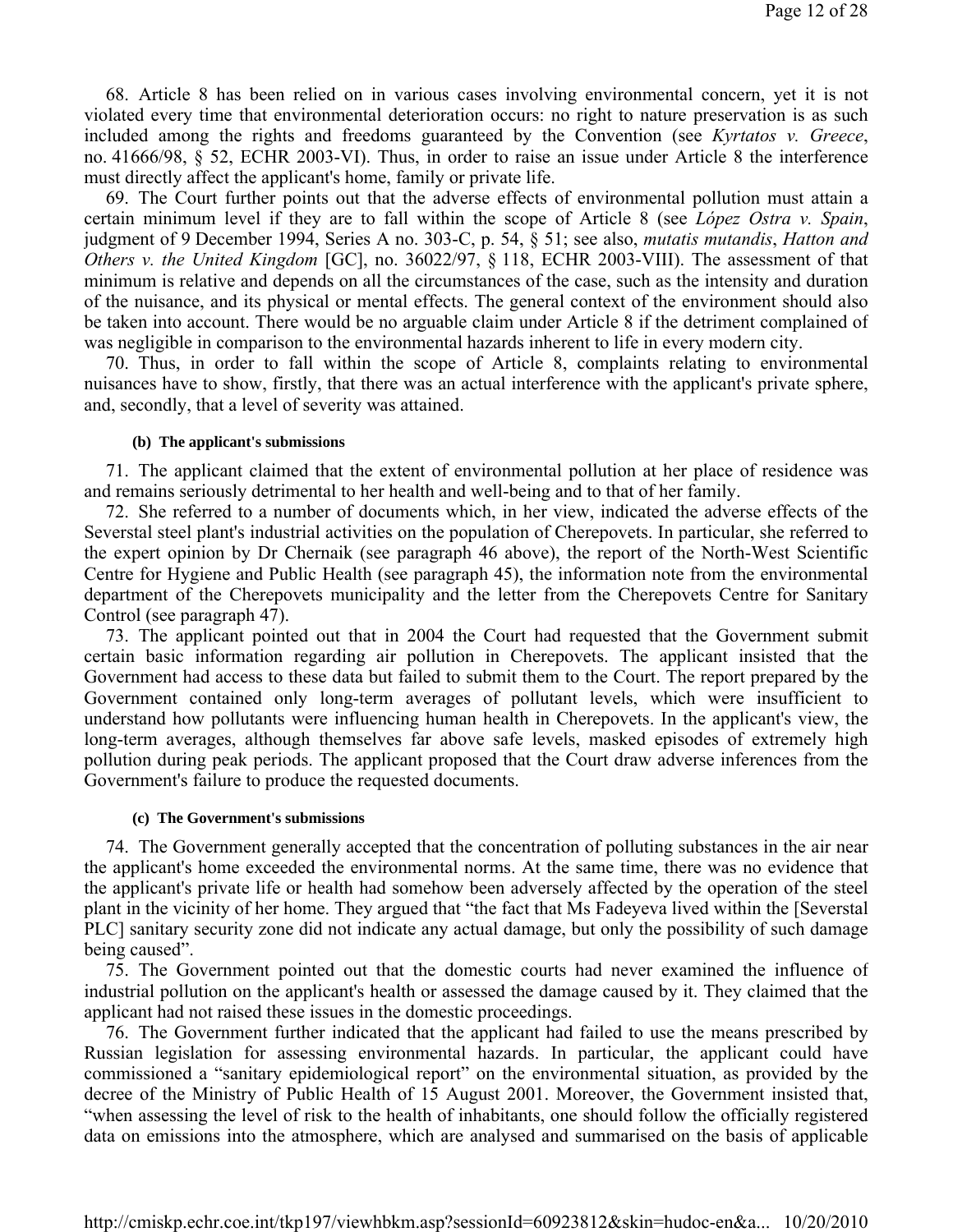methods in accordance with the legislation of the Russian Federation".

77. As regards the disease diagnosed by the North-West Scientific Centre for Hygiene and Public Health (see paragraph 45 above), the Government argued that it was occupational (*профессиональное заболевание*). According to the Government, the applicant was working in a hazardous industry; her duties consisted of covering tubing and other industrial equipment with thermo-insulating materials. Such work required considerable physical strength and was often carried out outdoors or in unheated premises. Therefore, this disease was not attributable to the applicant's place of residence, but rather to her difficult working conditions. In the Government's view, the applicant's concomitant diagnoses were widespread and were not uncommon among persons of her age, regardless of their place of residence.

78. The Government did not disagree with the initial positions contained in Dr Chernaik's report, but contested its findings (see paragraph 46 above). They claimed that "Dr Chernaik's conclusions concerning the increased susceptibility of inhabitants of the [Severstal PLC] sanitary security zone to certain diseases are abstract in nature, have no substantiation and thus cannot be taken into account".

#### **(d) The Court's assessment**

79. The Court reiterates at the outset that, in assessing evidence, the general principle has been to apply the standard of proof "beyond reasonable doubt". Such proof may follow from the coexistence of sufficiently strong, clear and concordant inferences or of similar unrebutted presumptions of fact. It should also be noted that it has been the Court's practice to allow flexibility in this respect, taking into consideration the nature of the substantive right at stake and any evidentiary difficulties involved. In certain instances, only the respondent Government have access to information capable of corroborating or refuting the applicant's allegations; consequently, a rigorous application of the principle *affirmanti, non neganti, incumbit probatio* is impossible (see *Aktaş v. Turkey*, no. 24351/94, § 272, ECHR 2003-V).

80. Turning to the particular circumstances of the case, the Court observes that, in the applicant's submission, her health has deteriorated as a result of living near the steel plant. The only medical document produced by the applicant in support of this claim is a report drawn up by a clinic in St Petersburg (see paragraph 45 above). The Court finds that this report did not establish any causal link between environmental pollution and the applicant's illnesses. The applicant presented no other medical evidence which would clearly connect her state of health to high pollution levels at her place of residence.

81. The applicant also submitted a number of official documents confirming that, since 1995 (the date of her first recourse to the courts), environmental pollution at her place of residence has constantly exceeded safe levels (see paragraphs 31 et seq. above). According to the applicant, these documents proved that any person exposed to such pollution levels inevitably suffered serious damage to his or her health and well-being.

82. With regard to this allegation, the Court bears in mind, firstly, that the Convention came into force with respect to Russia on 5 May 1998. Therefore, only the period after this date can be taken into consideration in assessing the nature and extent of the alleged interference with the applicant's private sphere.

83. According to the materials submitted to the Court, since 1998 the pollution levels with respect to a number of rated parameters have exceeded the domestic norms. Thus, the data produced by the Government confirm that during the period from 1999 to 2003 the concentration of dust, carbon disulphide and formaldehyde in the air near the applicant's home constantly exceeded the MPLs (see the appendix to this judgment). In 1999 the concentration of dust was 1.76 times higher than the MPL, and in 2003 it was 1.13 times higher. In 1999 the concentration of carbon disulphide was 3.74 times higher than the MPL; in 2003 the concentration of this substance had fallen but was still 1.12 times higher than the MPL. The concentration of formaldehyde was 4.53 times higher than the MPL. In 2003 it was 6.3 times higher than the MPL. Moreover, an over-concentration of various other substances, such as manganese, benzopyrene and sulphur dioxide, was recorded during this period (see paragraphs 38 et seq. above).

84. The Court observes further that the figures produced by the Government reflect only annual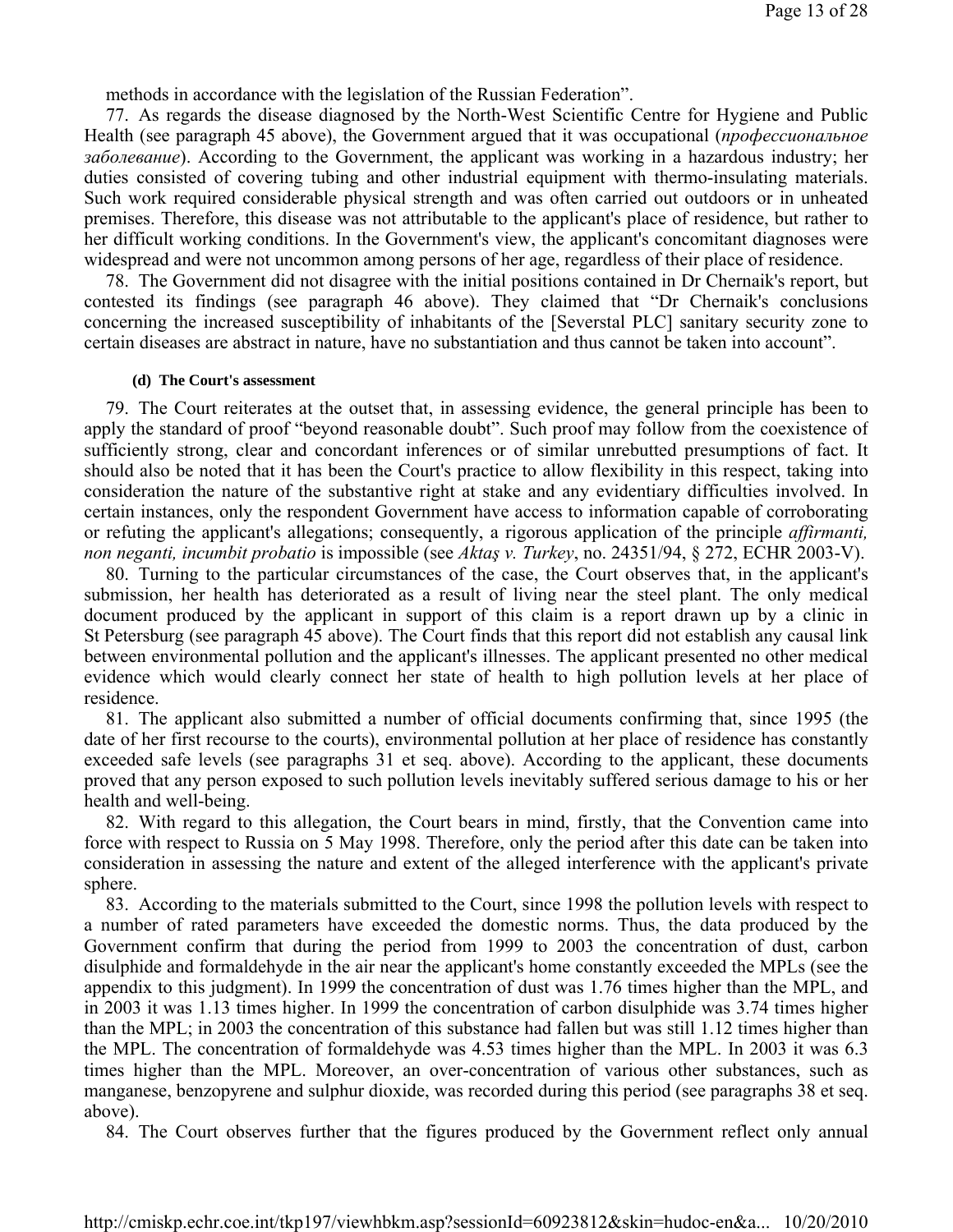averages and do not disclose daily or maximum pollution levels. According to the Government's own submissions, the maximum concentrations of pollutants registered near the applicant's home were often ten times higher than the average annual concentrations (which were already above safe levels). The Court also notes that the Government have not explained why they failed to produce the documents and reports sought by the Court (see paragraph 43 above), although these documents were certainly available to the national authorities. Therefore, the Court concludes that the environmental situation could, at certain times, have been even worse than it appears from the available data.

85. The Court notes further that on many occasions the State recognised that the environmental situation in Cherepovets caused an increase in the morbidity rate for the city's residents (see paragraphs 12, 15, 34 and 47 above). The reports and official documents produced by the applicant, and, in particular, the report by Dr Mark Chernaik (see paragraph 46), described the adverse effects of pollution on all residents of Cherepovets, especially those who lived near the plant. Thus, according to the data provided by both parties, during the entire period under consideration the concentration of formaldehyde in the air near the applicant's home was three to six times higher than the safe levels. Dr Chernaik described the adverse effects of formaldehyde as follows:

"Considering the ongoing exposure to formaldehyde within the Cherepovets sanitary security zone, I would expect the population residing within the zone to suffer from above-average incidences of cancer of the nasal passages, headaches, and chronic irritation of the eyes, nose, and throat compared to populations residing in areas not polluted by excessive levels of formaldehyde."

As regards carbon disulphide, the concentration of which exceeded the MPL by 1.1 to 3.75 times during this entire period (except for 2002), Dr Chernaik stated:

"Considering the ongoing exposure to carbon disulphide within the Cherepovets sanitary security zone, I would expect the population residing within the zone to suffer from above-average incidences of adverse neurobehavioral, neurological, cardiovascular, and reproductive functions compared to populations residing in areas not polluted by excessive levels of carbon disulphide."

86. Finally, the Court pays special attention to the fact that the domestic courts in the present case recognised the applicant's right to be resettled. Admittedly, the effects of pollution on the applicant's private life were not at the heart of the domestic proceedings. However, as follows from the Vologda Regional Court's decision in *Ledyayeva* (see paragraph 58 above), it was not contested that the pollution caused by the Severstal facilities called for resettlement in a safer area. Moreover, domestic legislation itself defined the zone in which the applicant's home was situated as unfit for habitation (see paragraph 51). Therefore, it can be said that the existence of interference with the applicant's private sphere was taken for granted at the domestic level.

87. In summary, the Court observes that over a significant period of time the concentration of various toxic elements in the air near the applicant's home seriously exceeded the MPLs. The Russian legislation defines MPLs as safe concentrations of toxic elements (see paragraph 49 above). Consequently, where the MPLs are exceeded, the pollution becomes potentially harmful to the health and well-being of those exposed to it. This is a presumption, which may not be true in a particular case. The same may be noted about the reports produced by the applicant: it is conceivable that, despite the excessive pollution and its proved negative effects on the population as a whole, the applicant did not suffer any special and extraordinary damage.

88. In the instant case, however, the very strong combination of indirect evidence and presumptions makes it possible to conclude that the applicant's health deteriorated as a result of her prolonged exposure to the industrial emissions from the Severstal steel plant. Even assuming that the pollution did not cause any quantifiable harm to her health, it inevitably made the applicant more vulnerable to various illnesses. Moreover, there can be no doubt that it adversely affected her quality of life at home. Therefore, the Court accepts that the actual detriment to the applicant's health and well-being reached a level sufficient to bring it within the scope of Article 8 of the Convention.

# *2. Attribution of the alleged interference to the State*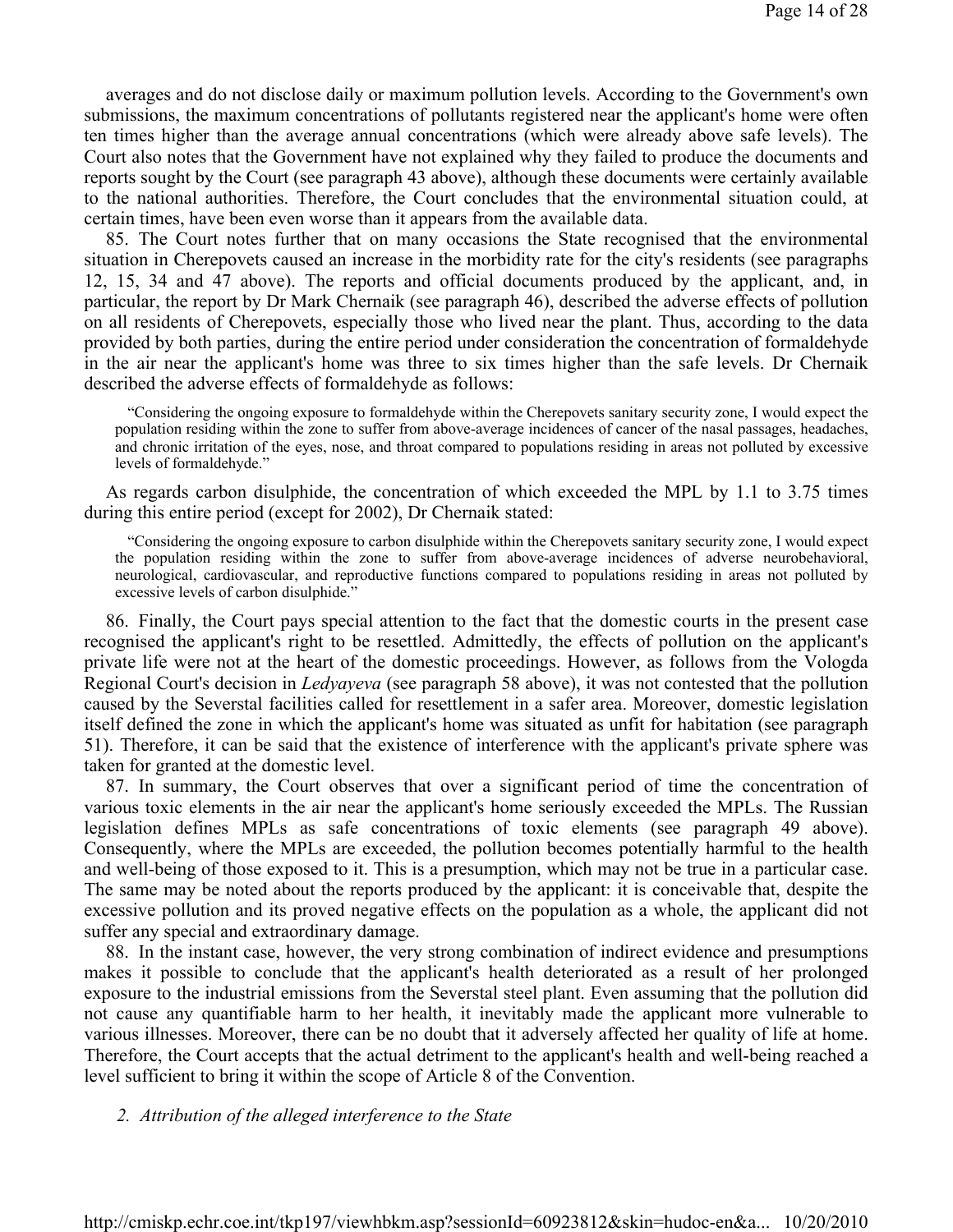89. The Court notes that, at the material time, the Severstal steel plant was not owned, controlled, or operated by the State. Consequently, the Court considers that the Russian Federation cannot be said to have directly interfered with the applicant's private life or home. At the same time, the Court points out that the State's responsibility in environmental cases may arise from a failure to regulate private industry (see *Hatton and Others*, cited above). Accordingly, the applicant's complaints fall to be analysed in terms of a positive duty on the State to take reasonable and appropriate measures to secure the applicant's rights under Article 8 § 1 of the Convention (see *Powell and Rayner v. the United Kingdom*, judgment of 21 February 1990, Series A no. 172, p. 18, § 41, and *Guerra and Others v. Italy*, judgment of 19 February 1998, *Reports of Judgments and Decisions* 1998-I, p. 227, § 58). In these circumstances, the Court's first task is to assess whether the State could reasonably be expected to act so as to prevent or put an end to the alleged infringement of the applicant's rights.

90. The Court observes in this respect that the Severstal steel plant was built by and initially belonged to the State. The plant malfunctioned from the start, releasing gas fumes and odours, contaminating the area, and causing health problems and nuisance to many people in Cherepovets (see the appendix and paragraphs 11 and 12 above). Following the plant's privatisation in 1993, the State continued to exercise control over the plant's industrial activities by imposing certain operating conditions on the plant's owner and supervising their implementation. The plant was subjected to numerous inspections by the Federal Environmental Agency and administrative penalties were imposed on the plant's owner and management (see paragraph 114 below). The environmental situation complained of was not the result of a sudden and unexpected turn of events, but was, on the contrary, long-standing and well known (see paragraphs 11, 12, and 15 above). As in *López Ostra* (cited above, p. 55, §§ 52-53), in the present case the municipal authorities were aware of the continuing environmental problems and applied certain sanctions in order to improve the situation.

91. The Court further observes that the Severstal steel plant was and remains responsible for almost 95% of overall air pollution in the city (see paragraph 42 above). In contrast to many other cities, where pollution can be attributed to a large number of minor sources, the main cause of pollution in Cherepovets was easily definable. The environmental nuisances complained of were very specific and fully attributable to the industrial activities of one particular undertaking. This is particularly true with respect to the situation of those living in close proximity to the Severstal steel plant.

92. The Court concludes that the authorities in the present case were certainly in a position to evaluate the pollution hazards and to take adequate measures to prevent or reduce them. The combination of these factors shows a sufficient nexus between the pollutant emissions and the State to raise an issue of the State's positive obligation under Article 8 of the Convention.

93. It remains to be determined whether the State, in securing the applicant's rights, has struck a fair balance between the competing interests of the applicant and the community as a whole, as required by paragraph 2 of Article 8.

#### **B. Justification under Article 8 § 2**

#### *1. General principles*

94. The Court reiterates that whatever analytical approach is adopted – the breach of a positive duty or direct interference by the State – the applicable principles regarding justification under Article 8  $\S$  2 as to the balance between the rights of an individual and the interests of the community as a whole are broadly similar (see *Keegan v. Ireland*, judgment of 26 May 1994, Series A no. 290, p. 19, § 49).

95. Direct interference by the State with the exercise of Article 8 rights will not be compatible with paragraph 2 unless it is "in accordance with the law". The breach of domestic law in these cases would necessarily lead to a finding of a violation of the Convention.

96. However, where the State is required to take positive measures, the choice of means is in principle a matter that falls within the Contracting State's margin of appreciation. There are different avenues to ensure "respect for private life", and even if the State has failed to apply one particular measure provided by domestic law, it may still fulfil its positive duty by other means. Therefore, in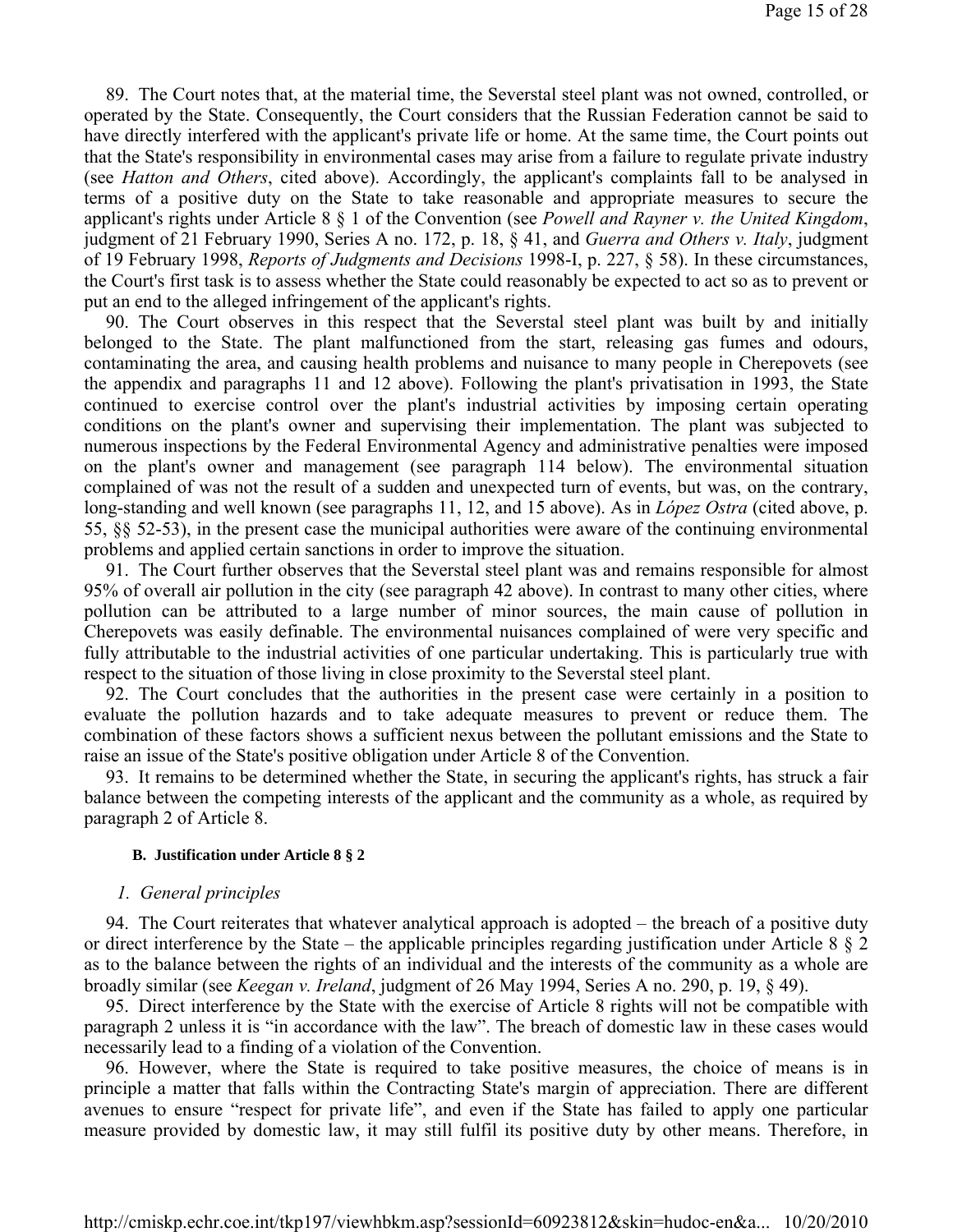those cases the criterion "in accordance with the law" of the justification test cannot be applied in the same way as in cases of direct interference by the State.

97. The Court notes, at the same time, that in all previous cases in which environmental questions gave rise to violations of the Convention, the violation was predicated on a failure by the national authorities to comply with some aspect of the domestic legal regime. Thus, in *López Ostra* the wastetreatment plant in issue was illegal in that it operated without the necessary licence, and it was eventually closed down (*López Ostra*, cited above, pp. 46-47, §§ 16-22). In *Guerra and Others* too, the violation was founded on an irregular position at the domestic level, as the applicants had been unable to obtain information that the State was under a statutory obligation to provide (*Guerra and Others*, cited above, p. 219, §§ 25-27). In *S. v. France* (no. 13728/88, Commission decision of 17 May 1990, Decisions and Reports 65, p. 263), the internal legality was also taken into consideration.

98. Thus, in cases where an applicant complains about the State's failure to protect his or her Convention rights, domestic legality should be approached not as a separate and conclusive test, but rather as one of many aspects which should be taken into account in assessing whether the State has struck a "fair balance" in accordance with Article 8  $\S$  2.

#### *2. Legitimate aim*

99. Where the State is required to take positive measures in order to strike a fair balance between the interests of an individual and the community as a whole, the aims mentioned in the second paragraph of Article 8 may be of a certain relevance, although this provision refers only to "interferences" with the right protected by the first paragraph – in other words, it is concerned with the negative obligations flowing therefrom (see *Rees v. the United Kingdom*, judgment of 17 October 1986, Series A no. 106, p. 15, § 37).

100. The Court observes that the essential justification offered by the Government for the refusal to resettle the applicant was the protection of the interests of other residents of Cherepovets who were entitled to free housing under the domestic legislation. In the Government's submissions, since the municipality had only limited resources to build new housing for social purposes, the applicant's immediate resettlement would inevitably breach the rights of others on the waiting list.

101. Further, the Government referred, at least in substance, to the economic well-being of the country (see paragraph 111 below). Like the Government, the Court considers that the continuing operation of the steel plant in question contributed to the economic system of the Vologda region and, to that extent, served a legitimate aim within the meaning of paragraph 2 of Article 8 of the Convention. It remains to be determined whether, in pursuing this aim, the authorities have struck a fair balance between the interests of the applicant and those of the community as a whole.

#### *3. "Necessary in a democratic society"*

#### **(a) General principles**

102. The Court reiterates that, in deciding what is necessary for achieving one of the aims mentioned in Article 8  $\S$  2 of the Convention, a margin of appreciation must be left to the national authorities, who are in principle better placed than an international court to evaluate local needs and conditions. While it is for the national authorities to make the initial assessment of necessity, the final evaluation as to whether the justification given by the State is relevant and sufficient remains subject to review by the Court (see, among other authorities, *Lustig-Prean and Beckett v. the United Kingdom*, nos. 31417/96 and 32377/96, §§ 80-81, 27 September 1999).

103. In recent decades environmental pollution has become a matter of growing public concern. As a consequence, States have adopted various measures in order to reduce the adverse effects of industrial activities. When assessing these measures from the standpoint of Article 1 of Protocol No. 1, the Court has, as a rule, accepted that the States have a wide margin of appreciation in the sphere of environmental protection. Thus, in 1991 in *Fredin v. Sweden (no. 1)* (judgment of 18 February 1991, Series A no. 192, p. 16, § 48) the Court recognised that "in today's society the protection of the environment is an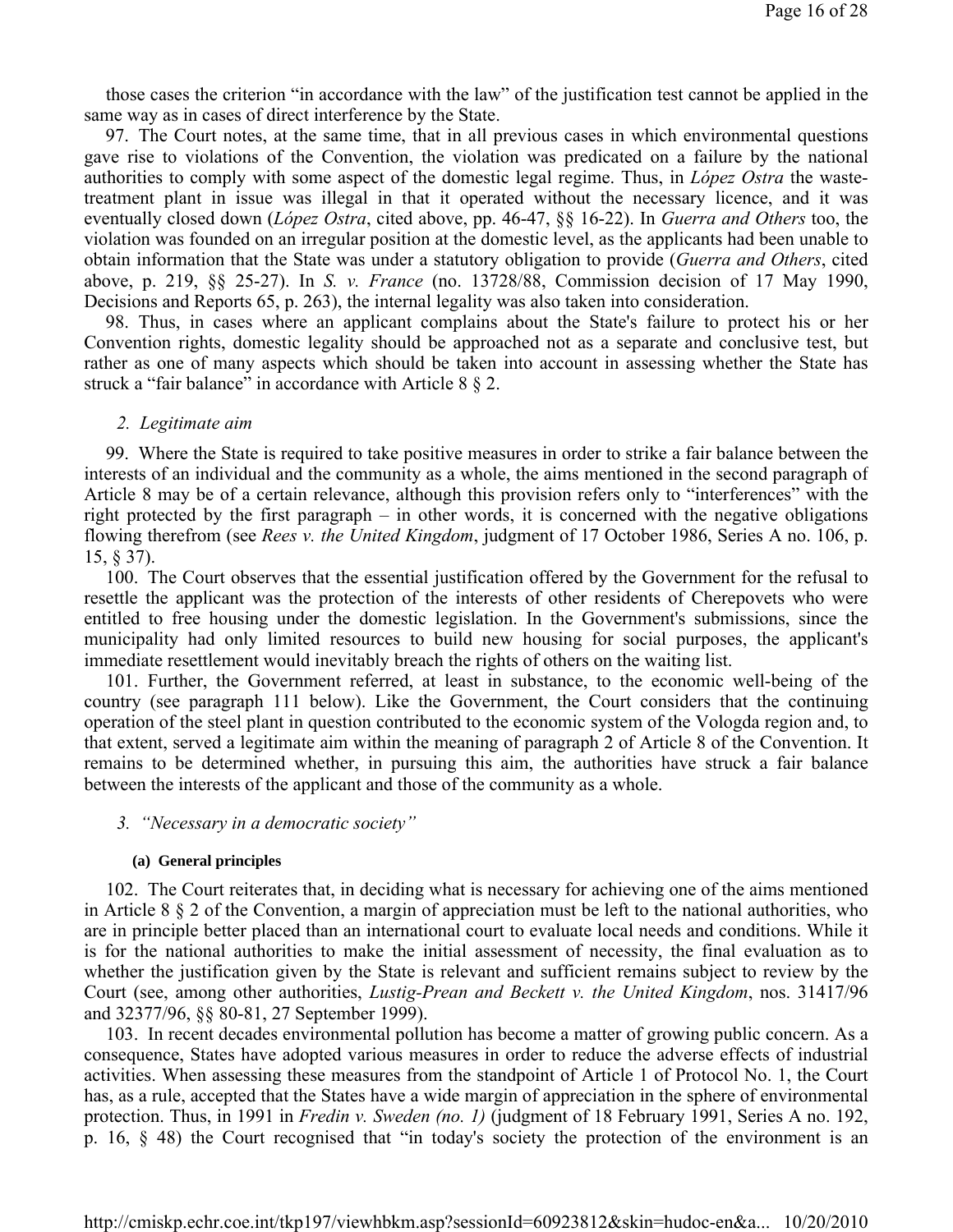increasingly important consideration", and held that the interference with a private property right (revoking the applicant's licence to extract gravel from his property on the ground of nature conservation) was not inappropriate or disproportionate in the context of Article 1 of Protocol No. 1. Later that year, in *Pine Valley Developments Ltd and Others v. Ireland* (judgment of 29 November 1991, Series A no. 222), the Court confirmed this approach.

104. In another group of cases where the State's failure to act was in issue, the Court has also preferred to refrain from revising domestic environmental policies. In a recent Grand Chamber judgment, the Court held that "it would not be appropriate for the Court to adopt a special approach in this respect by reference to a special status of environmental human rights" (see *Hatton and Others*, cited above, § 122). In an earlier case the Court held that "it is certainly not for ... the Court to substitute for the national authorities any other assessment of what might be best policy in this difficult technical and social sphere. This is an area where the Contracting Parties are to be recognised as enjoying a wide margin of appreciation" (see *Powell and Rayner*, cited above, p. 19, § 44).

105. It remains open to the Court to conclude that there has been a manifest error of appreciation by the national authorities in striking a fair balance between the competing interests of different private actors in this sphere. However, the complexity of the issues involved with regard to environmental protection renders the Court's role primarily a subsidiary one. The Court must first examine whether the decision-making process was fair and such as to afford due respect to the interests safeguarded to the individual by Article 8 (see *Buckley v. the United Kingdom*, judgment of 25 September 1996, *Reports*  1996-IV, pp. 1292-93, §§ 76-77), and only in exceptional circumstances may it go beyond this line and revise the material conclusions of the domestic authorities (see *Taşkın and Others v. Turkey*, no. 46117/99, § 117, ECHR 2004-X).

#### **(b) The applicant's submissions**

106. The applicant first submitted that Russian legislation required her resettlement outside Severstal's sanitary security zone. In her view, the 1974 decree (see paragraph 11 above) imposed an obligation on the State to resettle her outside the sanitary security zone. Further, resettlement of the residents of the sanitary security zone was required by the 1996 federal programme (see paragraph 15 above). The legislation, as interpreted by the Supreme Court in *Ivashchenko* (see paragraph 57 above), provided for the applicant's immediate resettlement, not for her placement on a waiting list. The single criterion for resettlement had always been residence within the sanitary security zone. However, the authorities had failed to comply with the legal obligation to rehouse the applicant and this obligation had not been enforced by the courts.

107. In their submissions, the Government referred to Article 10 § 5 of the Town Planning Code to justify the applicant's continued residence within the sanitary security zone (see paragraph 55 above). However, in the applicant's view, this provision only applied to temporary housing, and not to densely populated residential areas and buildings, in one of which the applicant lived. Consequently, Article 10 § 5 of the Town Planning Code, referred to by the Government, was not applicable to the applicant's situation.

108. The applicant further alleged that the authorities had failed to take adequate measures to secure her rights under Article 8 of the Convention. Firstly, the Government had not sought to justify the interference with her Article 8 rights with any valid reason. Secondly, they had failed to implement effective measures in order to prevent or minimise environmental pollution. In spite of compelling evidence of unacceptable levels of pollution from the Severstal plant, in breach of the domestic limits, the Government had merely asserted that "no question arose of limitation, suspension, or discontinuation of its activity in connection with environmental pollution".

#### **(c) The Government's submissions**

109. The Government contended that the applicant's complaint was ill-founded and that no violation of Article 8 of the Convention had occurred in this case. The Government's arguments may be summarised as follows.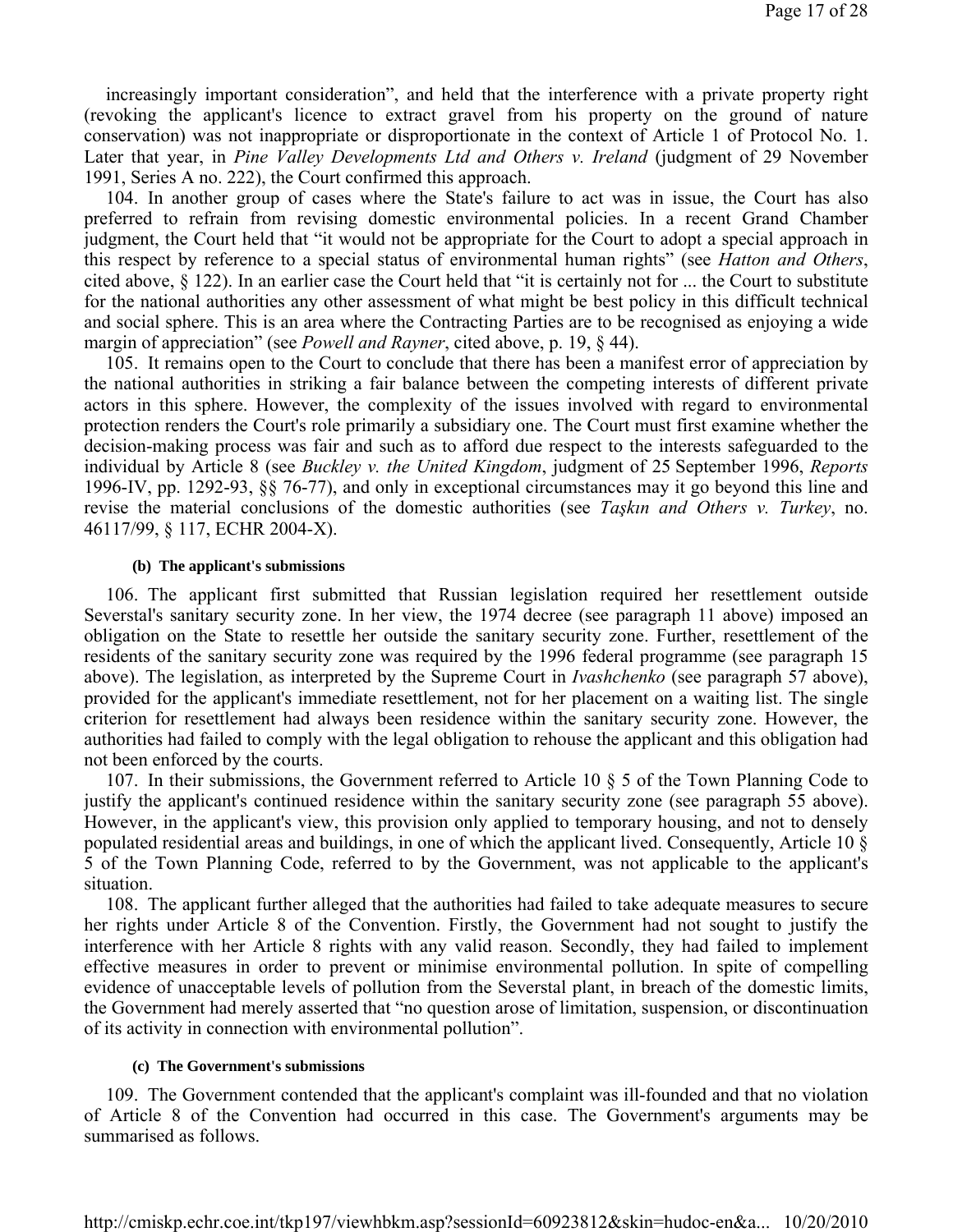110. In their initial observations to the Court, the Government accepted the fact that the applicant's home was located within Severstal's sanitary security zone but argued that the domestic courts' decisions dismissing the applicant's claim for immediate resettlement had been lawful. The applicable Russian legislation provided only for placing the applicant on the general waiting list for future resettlement, which was the duty of the municipal authorities. The Government further argued that providing the applicant with a flat irrespective of her position on the waiting list would breach the rights of other people entitled to free housing under the domestic legislation.

111. In their post-admissibility observations and at the oral hearing, the Government contended that the domestic courts' decisions were erroneous because the applicant's home was not situated within the sanitary security zone. The Government also indicated that, under domestic law, "Ms N.M. Fadeyeva's temporary residence within the sanitary security zone [was] permissible" in so far as "the State or public interests require[d] the performance of economic or other activity in such areas". They referred in particular to Article 10 of the Town Planning Code (see paragraph 55 above). The Government stated that "under Article 10 § 5 of the Town Planning Code of the Russian Federation, temporary residence [was] permitted in environmentally unfavourable areas in cases where State or public interests require[d] the performance of economic or other activity in such areas".

112. The Government also alleged that the applicant had moved to the flat at 1 Zhukov Street of her own free will and that nothing prevented her from leaving it. Moreover, she could always privatise the flat and then sell it in order to purchase housing in another district of the city.

113. The Government asserted that the State authorities conducted regular monitoring of air quality in the city and had, moreover, undertaken a number of scientific studies in order to assess the impact of pollution on the inhabitants of Cherepovets.

114. The Government further submitted that the State authorities had imposed various administrative sanctions on Severstal PLC in order to ensure that its activities complied with the domestic norms. In particular, between 1995 and 2000 the State Committee for the Protection of the Environment had carried out 89 checks of Severstal PLC, bringing to light more than 300 violations. During this period the managers of the steel plant had been charged with administrative offences in the sphere of environmental protection on 45 occasions. Between 2001 and 2003 the Ministry of Natural Resources of the Russian Federation had carried out 4 complex checks of the plant, in the course of which 44 violations of the environmental legislation had been brought to light. To date, the majority of the violations indicated by the statutory authorities had been eliminated.

115. Finally, the Government argued that in recent years the implementation of a number of federal and municipal programmes had resulted in a reduction of pollution in Cherepovets. They stressed that the environmental monitoring carried out by State agencies had revealed an improvement in the overall environmental situation throughout the city, and that the pollution levels near the applicant's home did not differ significantly from the average levels across the city. The Government also enumerated various technological modifications undertaken by the steel plant in order to reduce emissions and asserted that several new improvements were due to be made in the near future.

#### **(d) The Court's assessment**

#### *(i) The alleged failure to resettle the applicant*

116. The Court notes at the outset that the environmental consequences of the Severstal steel plant's operation are not compatible with the environmental and health standards established in the relevant Russian legislation. In order to ensure that a large undertaking of this type remains in operation, Russian legislation, as a compromise solution, has provided for the creation of a buffer zone around the undertaking's premises in which pollution may officially exceed safe levels. Therefore, the existence of such a zone is a condition *sine qua non* for the operation of an environmentally hazardous undertaking – otherwise it must be closed down or significantly restructured.

117. The main purpose of the sanitary security zone is to separate residential areas from the sources of pollution and thus to minimise the negative effects thereof on the neighbouring population. The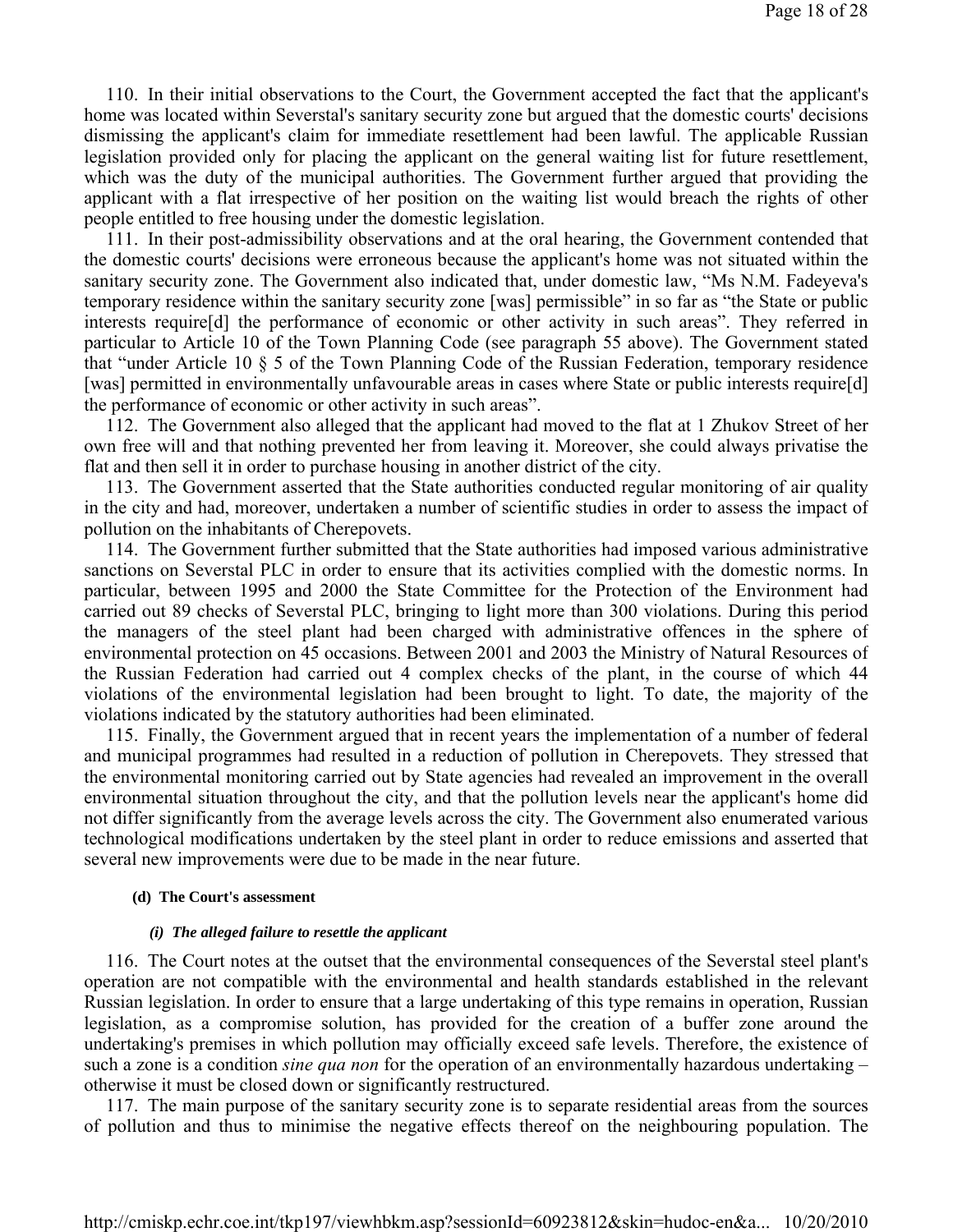Government have shown that, in the course of the past twenty years, overall emissions from the Severstal steel plant have been significantly reduced, and this trend can only be welcomed (see paragraphs 37 et seq. above). However, within the entire period under consideration (since 1998), pollution levels with respect to a number of dangerous substances have continued to exceed the safe levels. Consequently, it would only be possible for the Severstal plant to operate in conformity with the domestic environmental standards if this zone, separating the undertaking from the residential areas of the town, continued to exist and served its purpose.

118. The parties argue as to the actual size of the zone. In their later post-admissibility observations and oral submissions to the Court, the Government denied that the applicant lived within its boundaries. However, in their initial observations the Government openly stated that the applicant's home was located within the zone. The fact that the Severstal steel plant's sanitary security zone included residential areas of the town was confirmed in the federal programme of 1996 (see paragraph 15 above). As regards the applicant's home in particular, the fact that it was located within the steel plant's sanitary security zone was not disputed in the domestic proceedings and was confirmed by the domestic authorities on many occasions. The status of the zone was challenged only after the application had been communicated to the respondent Government. Therefore, the Court assumes that during the period under consideration the applicant lived within Severstal's sanitary security zone.

119. The Government further submitted that the pollution levels attributable to the metallurgic industry were the same if not higher in other districts of Cherepovets than those registered near the applicant's home (see paragraph 39 above). However, this proves only that the Severstal steel plant has failed to comply with domestic environmental norms and suggests that a wider sanitary security zone should perhaps have been required. In any event, this argument does not affect the Court's conclusion that the applicant lived in a special zone where the industrial pollution exceeded safe levels and where any housing was in principle prohibited by the domestic legislation.

120. It is material that the applicant moved to this location in 1982 knowing that the environmental situation in the area was very unfavourable. However, given the shortage of housing at that time and the fact that almost all residential buildings in industrial towns belonged to the State, it is very probable that the applicant had no choice other than to accept the flat offered to her family (see paragraphs 59 et seq. above). Moreover, due to the relative scarcity of environmental information at that time, the applicant may have underestimated the seriousness of the pollution problem in her neighbourhood. It is also important that the applicant obtained the flat lawfully from the State, which could not have been unaware that the flat was situated within the steel plant's sanitary security zone and that the ecological situation was very poor. Therefore, it cannot be claimed that the applicant herself created the situation complained of or was somehow responsible for it.

121. It is also relevant that it became possible in the 1990s to rent or buy residential property without restrictions, and the applicant has not been prevented from moving away from the dangerous area. In this respect the Court observes that the applicant was renting the flat at 1 Zhukov Street from the local council as a life-long tenant. The conditions of her rent were much more favourable than those she would find on the free market. Relocation to another home would imply considerable financial outlay which, in her situation, would be almost unfeasible, her only income being a State pension plus payments related to her occupational disease. The same may be noted regarding the possibility of buying another flat, mentioned by the respondent Government. Although it is theoretically possible for the applicant to change her personal situation, in practice this would appear to be very difficult. Accordingly, this point does not deprive the applicant of the status required in order to claim to be a victim of a violation of the Convention within the meaning of Article 34, although it may, to a certain extent, affect the scope of the Government's positive obligations in the present case.

122. The Court observes that Russian legislation directly prohibits the building of any residential property within a sanitary security zone. However, the law does not clearly indicate what should be done with those persons who already live within such a zone. The applicant insisted that the Russian legislation required immediate resettlement of the residents of such zones and that resettlement should be carried out at the expense of the polluting undertaking. However, the national courts interpreted the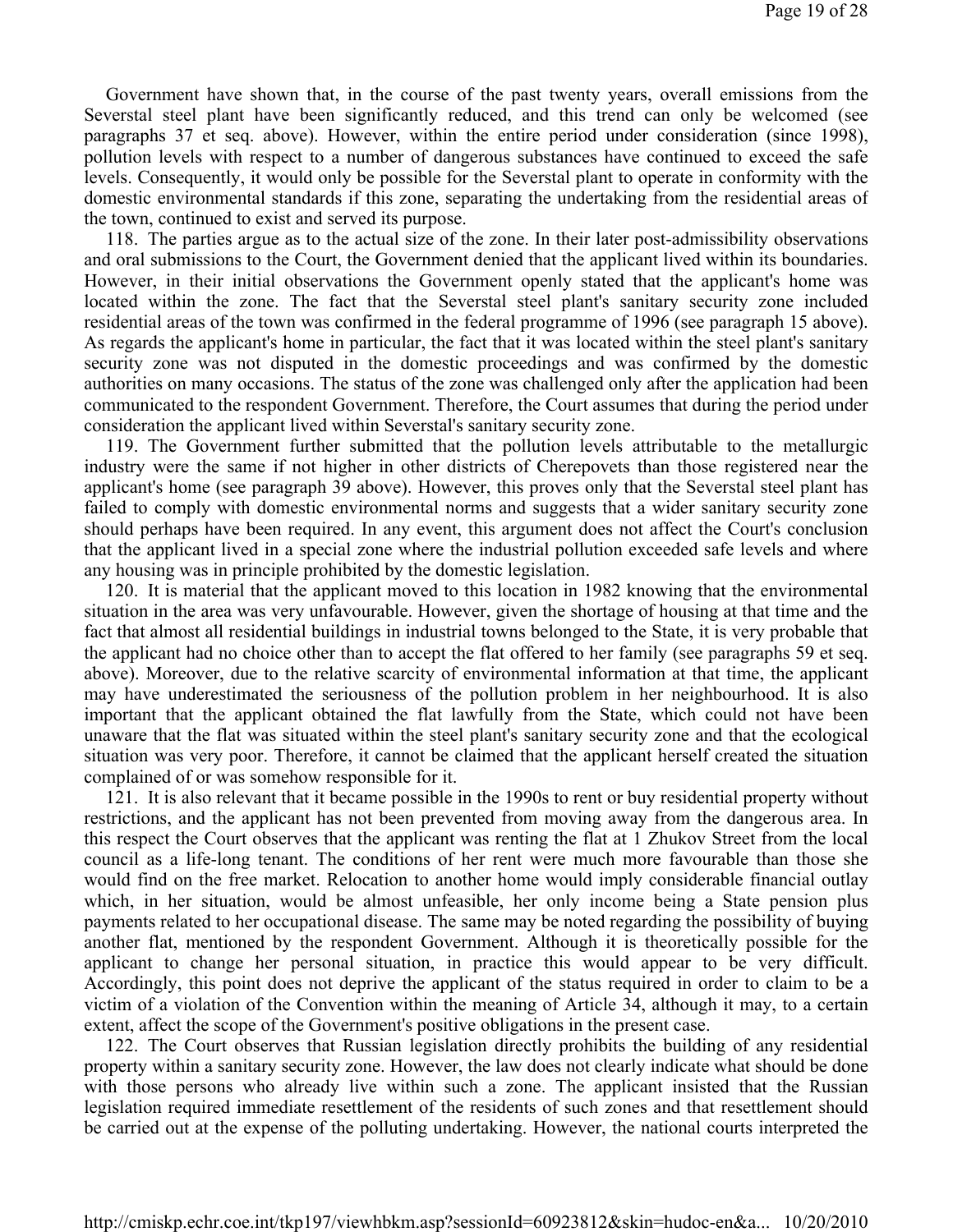law differently. The Cherepovets City Court's decisions of 1996 and 1999 established that the polluting undertaking is not responsible for resettlement; the legislation provides only for placing the residents of the zone on the general waiting list. The same court dismissed the applicant's claim for reimbursement of the cost of resettlement. In the absence of any direct requirement of immediate resettlement, the Court does not find this reading of the law absolutely unreasonable. Against the above background, the Court is ready to accept that the only solution proposed by the national law in this situation was to place the applicant on a waiting list. Thus, the Russian legislation as applied by the domestic courts and national authorities makes no difference between those persons who are entitled to new housing, free of charge, on a welfare basis (war veterans, large families, etc.) and those whose everyday life is seriously disrupted by toxic fumes from a neighbouring plant.

123. The Court further notes that, since 1999, when the applicant was placed on the waiting list, her situation has not changed. Moreover, as the applicant rightly pointed out, there is no hope that this measure will result in her resettlement from the zone in the foreseeable future. The resettlement of certain families from the zone by Severstal PLC is a matter of the plant's good faith, and cannot be relied upon. Therefore, the measure applied by the domestic courts makes no difference to the applicant: it does not give her any realistic hope of being removed from the source of pollution.

## *(ii) The alleged failure to regulate private industry*

124. Recourse to the measures sought by the applicant before the domestic courts (urgent resettlement or reimbursement of the resettlement costs) is not necessarily the only remedy to the situation complained of. The Court points out that "the choice of the means calculated to secure compliance with Article 8 in the sphere of the relations of individuals between themselves is in principle a matter that falls within the Contracting States' margin of appreciation. In this connection, there are different ways of ensuring 'respect for private life', and the nature of the States obligation will depend on the particular aspect of private life that is at issue" (see *X and Y v. the Netherlands*, judgment of 26 March 1985, Series A no. 91, p. 12, § 24). In the present case the State had at its disposal a number of other tools capable of preventing or minimising pollution, and the Court may examine whether, in adopting measures of a general character, the State complied with its positive duties under the Convention.

125. In this respect the Court notes that, according to the Government's submissions, the environmental pollution caused by the steel plant has been significantly reduced over the past twenty years. Since the 1970s, air quality in the town has changed for the better. Thus, when the applicant's family moved into the flat in issue in 1982, the overall atmospheric pollution in Cherepovets was more than twice as high as in 2003. Since 1980 toxic emissions from the Severstal steel plant into the town's air have been reduced from 787.7 to 333.2 thousand tonnes. Following the enactment of the 1996 federal programme (see paragraph 15 above), the annual overall emissions of air polluting substances attributable to the Severstal facilities have been reduced by 5.7%. The report submitted by the Government indicated that by 2003 the average concentration of certain toxic elements in the air of the town had been significantly reduced (see paragraphs 37 et seq. above); the proportion of "unsatisfactory tests" of the air around the Severstal plant had fallen in the past five years.

126. At the same time, the Court observes that the implementation of the 1990 and 1996 federal programmes did not achieve the expected results: in 2003 the concentration of a number of toxic substances in the air near the plant still exceeded safe levels. Whereas, according to the 1990 programme, the steel plant was obliged to reduce its toxic emissions to a safe level by 1998, in 2004 the chief sanitary inspector admitted that this had not been done and that the new deadline for bringing the plant's emissions below dangerous levels was henceforth 2015.

127. Undoubtedly, significant progress has been made in reducing emissions over the past ten to twenty years. However, if only the period within the Court's competence *ratione temporis* is taken into account, the overall improvement of the environmental situation would appear to be very slow. Moreover, as the Government's report shows, the dynamics with respect to a number of toxic substances are not constant and in certain years pollution levels increased rather than decreased (see the appendix to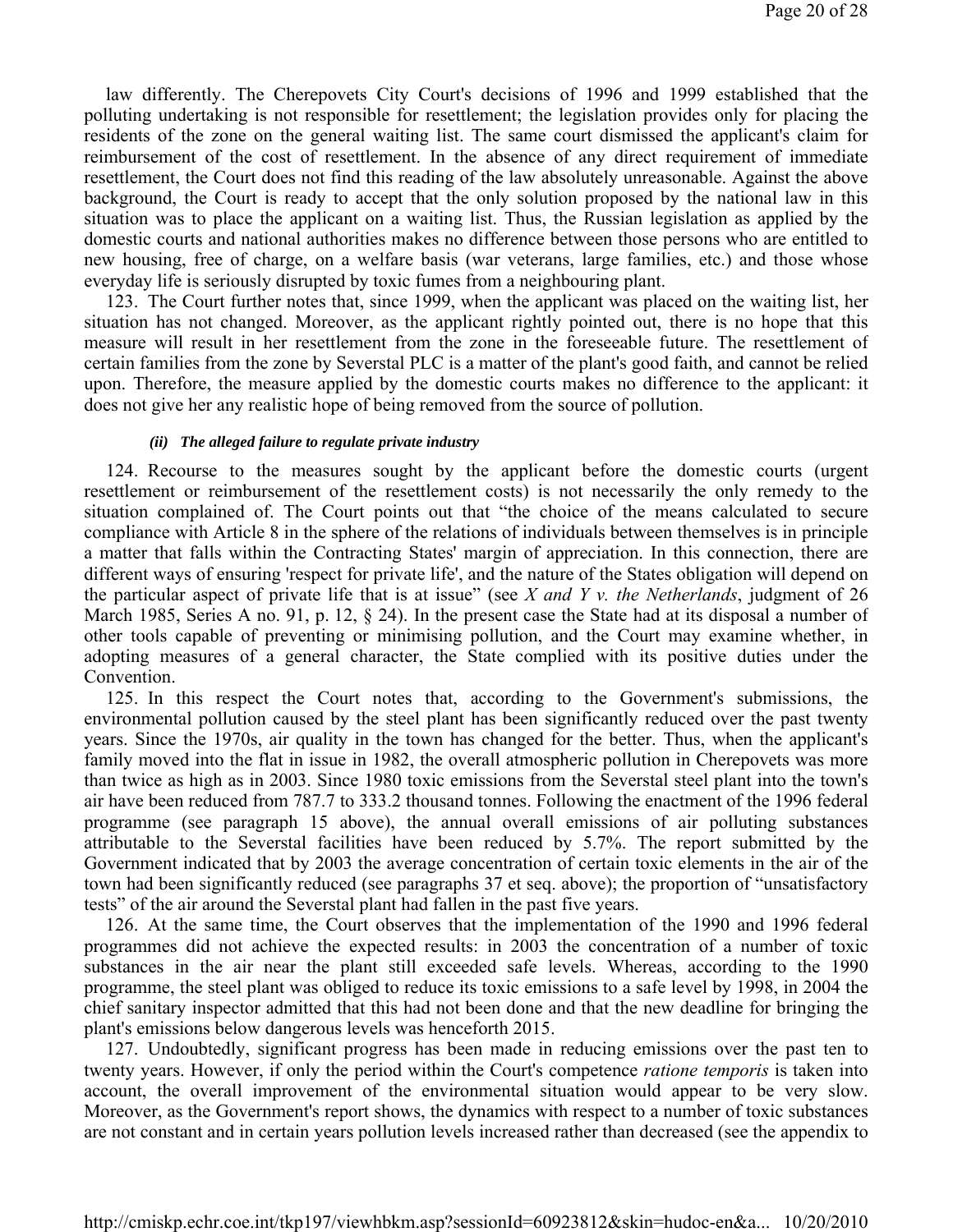this judgment).

128. It might be argued that, given the complexity and scale of the environmental problem around the Severstal steel plant, it cannot be resolved in a short period of time. Indeed, it is not the Court's task to determine what exactly should have been done in the present situation to reduce pollution in a more efficient way. However, it is certainly within the Court's jurisdiction to assess whether the Government approached the problem with due diligence and gave consideration to all the competing interests. In this respect the Court reiterates that the onus is on the State to justify, using detailed and rigorous data, a situation in which certain individuals bear a heavy burden on behalf of the rest of the community. Looking at the present case from this perspective, the Court notes the following points.

129. The Government referred to a number of studies carried out in order to assess the environmental situation around the Cherepovets steel plant. However, the Government have failed to produce these documents or to explain how they influenced policy in respect of the plant, particularly the conditions attached to the plant's operating permit. The Court also notes that the Government did not provide a copy of the plant's operating permit and did not specify how the interests of the population residing around the steel plant were taken into account when the conditions attached to the permit were established.

130. The Government submitted that, during the period under consideration, Severstal PLC was subjected to various checks and administrative penalties for different breaches of environmental law. However, the Government did not specify which sanctions had been applied and the type of breaches concerned. Consequently, it is impossible to assess to what extent these sanctions could really induce Severstal to take the necessary measures for environmental protection.

131. The Court considers that it is not possible to make a sensible analysis of the Government's policy *vis-à-vis* Severstal because they have failed to show clearly what this policy consisted of. In these circumstances, the Court has to draw an adverse inference. In view of the materials before it, the Court cannot conclude that, in regulating the steel plant's industrial activities, the authorities gave due weight to the interests of the community living in close proximity to its premises.

132. In sum, the Court finds the following. The State authorised the operation of a polluting plant in the middle of a densely populated town. Since the toxic emissions from this plant exceeded the safe limits established by the domestic legislation and might endanger the health of those living nearby, the State established through legislation that a certain area around the plant should be free of any dwelling. However, these legislative measures were not implemented in practice.

133. It would be going too far to assert that the State or the polluting undertaking were under an obligation to provide the applicant with free housing and, in any event, it is not the Court's role to dictate precise measures which should be adopted by the States in order to comply with their positive duties under Article 8 of the Convention. In the present case, however, although the situation around the plant called for a special treatment of those living within the zone, the State did not offer the applicant any effective solution to help her move away from the dangerous area. Furthermore, although the polluting plant in issue operated in breach of domestic environmental standards, there is no indication that the State designed or applied effective measures which would take into account the interests of the local population, affected by the pollution, and which would be capable of reducing the industrial pollution to acceptable levels.

134. The Court concludes that, despite the wide margin of appreciation left to the respondent State, it has failed to strike a fair balance between the interests of the community and the applicant's effective enjoyment of her right to respect for her home and her private life. There has accordingly been a violation of Article 8 of the Convention.

## II. APPLICATION OF ARTICLE 41 OF THE CONVENTION

#### 135. Article 41 of the Convention provides:

"If the Court finds that there has been a violation of the Convention or the Protocols thereto, and if the internal law of the High Contracting Party concerned allows only partial reparation to be made, the Court shall, if necessary, afford just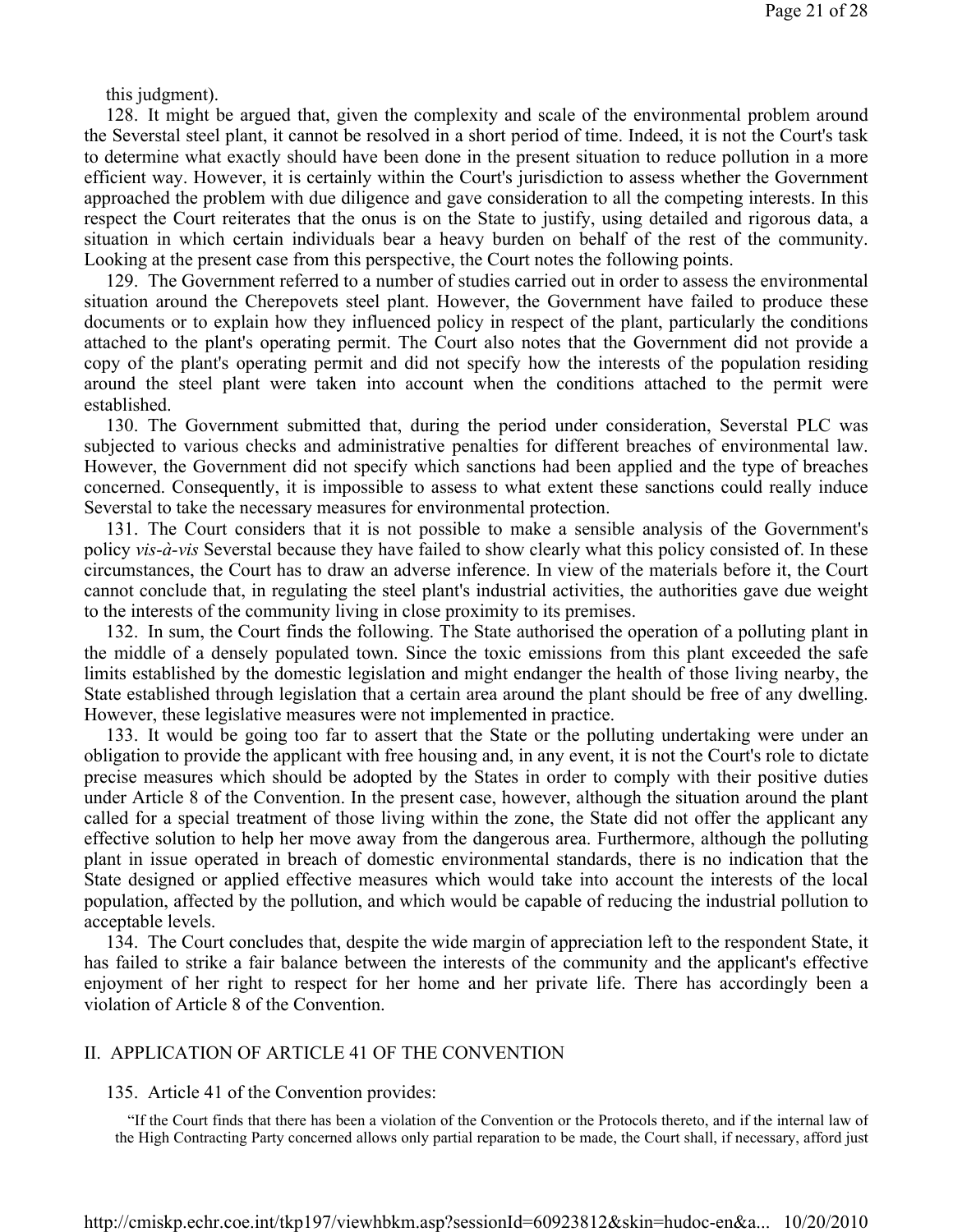satisfaction to the injured party."

#### **A. Damage**

## *1. Non-pecuniary damage*

136. The applicant claimed 10,000 euros (EUR) in compensation for the non-pecuniary damage she had suffered. This figure, in the applicant's view, was justified by the excessive environmental pollution within the sanitary security zone, which had adversely affected her health and her enjoyment of her home and private life. Such conditions had also caused distress and frustration on account of the fact that she and her family had had to live in the zone for more than twenty years.

137. The Government considered that these claims were exaggerated and that the finding of a violation would be adequate just satisfaction. Alternatively, the Government submitted that "only a symbolic amount would be equitable with regard to non-pecuniary damage".

138. The Court is prepared to accept that the applicant's prolonged exposure to industrial pollution caused her much inconvenience, mental distress and even a degree of physical suffering – this is clear from the grounds on which the Court found a violation of Article 8. At the same time, the Court notes that the Convention came into force in respect of Russia on 5 May 1998; therefore, the Court has no competence *ratione temporis* to make an award for the period prior to that date. In sum, taking into account various relevant factors, such as the age and state of health of the applicant and the duration of the situation complained of, and making an assessment on an equitable basis in accordance with Article 41, the Court awards the applicant EUR 6,000 under this head, plus any tax that may be chargeable on this amount.

## *2. Pecuniary damage*

139. Under the head of pecuniary damage, the applicant claimed that the Government should be required to offer her new housing, comparable to her current flat, outside the Cherepovets sanitary security zone. She submitted that, in the light of the principles established in similar cases, and the State's failure in this case to comply with Russian domestic law requiring her rehousing, the State should be ordered to provide her with housing outside the sanitary security zone. Alternatively, the applicant claimed an award of damages of EUR 30,000, which was the value of a flat comparable to the applicant's but located outside the Cherepovets sanitary security zone.

140. The Government argued that this claim should be rejected.

141. With regard to this claim the Court notes, first of all, that the violation complained of by the applicant is of a continuing nature. Within the period under consideration the applicant lived in her flat as a tenant and has never been deprived of this title. Although during this time her private life was adversely affected by industrial emissions, nothing indicates that she has incurred any expenses in this connection. Therefore, in respect of the period prior to the adoption of the present judgment the applicant failed to substantiate any material loss.

142. As regards future measures to be adopted by the Government in order to comply with the Court's finding of a violation of Article 8 of the Convention in the present case, the resettlement of the applicant in an ecologically safe area would be only one of many possible solutions. In any event, according to Article 41 of the Convention, by finding a violation of Article 8 in the present case, the Court has established the Government's obligation to take appropriate measures to remedy the applicant's individual situation.

## **B. Costs and expenses**

143. Finally, under the head of costs and expenses the applicant claimed the following:

(i) EUR 2,000 in respect of her representation by Mr Yuriy Vanzha before the domestic authorities and before the Court at the initial stage of the proceedings, for forty hours, at the rate of EUR 50 per hour;

(ii) EUR 3,000 in respect of her representation before the Court by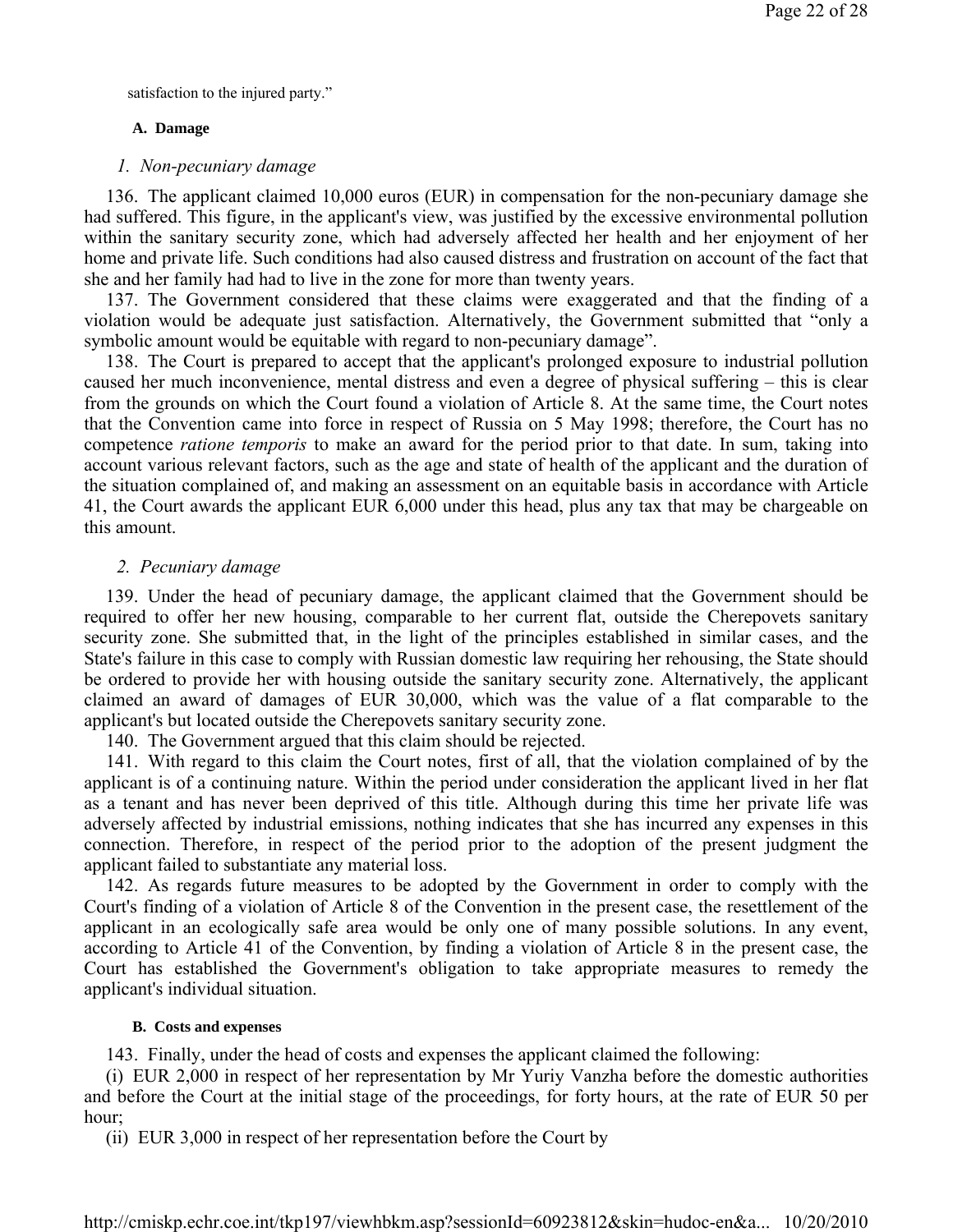Mr Kirill Koroteyev, for sixty hours, at the rate of EUR 50 per hour;

(iii) 2,940 pounds sterling (GBP) in respect of costs and expenses incurred by the applicant's representatives in London (Mr Philip Leach and Mr Bill Bowring);

(iv) GBP 600 for advice from Ms Miriam Carrion Benitez.

144. In her additional submissions on this topic, the applicant claimed the following amounts related to the participation of her representatives at the hearing of 1 July 2004:

(i) GBP 1,200 (GBP 800 as fees for Mr Philip Leach, at the rate of GBP 100 per hour, plus GBP 400 for his travel time, at the rate of GBP 50 per hour);

(ii) GBP 1,400 (GBP 1,000 as fees for Mr Bill Bowring, at the rate of GBP 100 per hour, plus GBP 400 for his travel time, at the rate of GBP 50 per hour);

(iii) EUR 1,000 (EUR 500 as fees for Mr Kirill Koroteyev, at the rate of EUR 50 per hour, plus EUR 500 for his travel time, at the rate of EUR 25 per hour);

(iv) EUR 700 (EUR 200 as fees for Ms Dina Vedernikova, at the rate of EUR 50 per hour, plus EUR 500 for her travel time, at the rate of EUR 25 per hour).

145. In reply, the Government argued that the applicant's claims in this part were unsubstantiated. They submitted that "no contracts with [the applicant's representatives] or payment receipts have been presented by the applicant to confirm that the costs are real". They also challenged certain details of the lawyers' bills, in particular the time allegedly spent by Mr Koroteyev in a telephone interview with the applicant, and the necessity of Ms Vedernikova's appearance before the European Court.

146. The Court has to establish, firstly, whether the costs and expenses indicated by the applicant were actually incurred and, secondly, whether they were necessary (see *McCann and Others v. the United Kingdom*, judgment of 27 September 1995, Series A no. 324, p. 85, § 220).

147. As to the first question, the Court notes that the applicant did not present any written agreement between her and her lawyers. However, this does not mean that such an agreement does not exist. Russian legislation provides that a contract on consulting services may be concluded in an oral form (Article 153 read in conjunction with Article 779 of the Civil Code of the Russian Federation), and nothing indicates that this was not the case in respect of the applicant and her representatives. In any event, the Government have not presented any argument to the contrary. Therefore, the lawyers' fees are recoverable under domestic law, and, from the standpoint of the Convention, real. The fact that the applicant was not required to cover these fees in advance does not affect this conclusion.

148. Further, it has to be established whether the applicant's lawyers' expenses were necessary. As regards the costs claimed by Mr Yuriy Vanzha, a reduction should be applied on account of the fact that some of the applicant's complaints were declared inadmissible. Making an assessment on a reasonable basis, the Court awards EUR 1,500 for the costs incurred under this head.

149. With regard to the costs and expenses incurred by the applicant after her application was declared admissible, referred to in paragraph 143 above, items (ii) to (iv), the Court notes that a large amount of legal and technical work was required from both parties in preparation of this case. Consequently, the Court regards these as necessarily incurred and awards the whole sum requested under this head, namely EUR 3,000 in respect of Mr Koroteyev's fees and expenses and GBP 3,540 in respect of fees and expenses for the applicant's British lawyers and advisers.

150. Finally, as regards the costs related to the hearing of 1 July 2004, the Court notes that the presence of all four of the applicant's representatives was not absolutely necessary. Making a reasonable assessment, the Court awards EUR 2,000 and GBP 2,000 under this head respectively for the Russian and British lawyers' fees and expenses.

151. Any tax that may be chargeable should be added to the above amounts.

#### **C. Default interest**

152. The Court considers it appropriate that the default interest should be based on the marginal lending rate of the European Central Bank, to which should be added three percentage points.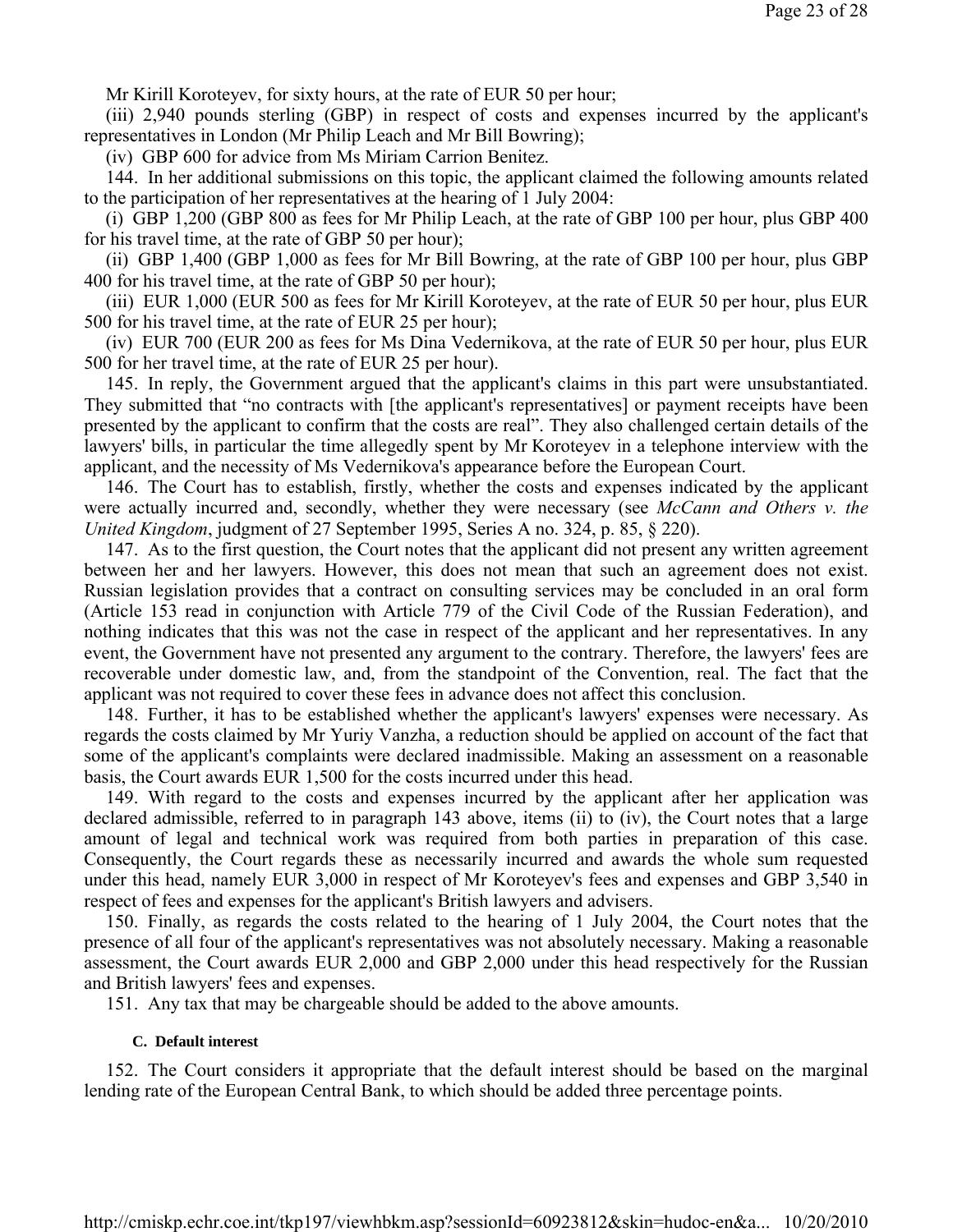# FOR THESE REASONS, THE COURT, UNANIMOUSLY

- 1. *Holds* that there has been a violation of Article 8 of the Convention;
- 2. *Holds*

(a) that the respondent State is to pay the applicant, within three months from the date on which the judgment becomes final in accordance with Article 44 § 2 of the Convention, EUR 6,000 (six thousand euros) in respect of non-pecuniary damage, to be converted into Russian roubles at the rate applicable at the date of settlement, plus any tax that may be chargeable on that amount;

(b) that the respondent State is to pay the applicant, within three months from the date on which the judgment becomes final according to Article 44 § 2 of the Convention, the following amounts:

(i) EUR 6,500 (six thousand five hundred euros) in respect of costs and expenses incurred by her Russian lawyers and their fees, to be converted into Russian roubles at the rate applicable at the date of settlement, less EUR 1,732 (one thousand seven hundred and thirty-two euros), already paid to Mr Koroteyev in legal aid;

(ii) GBP 5,540 (five thousand five hundred and forty pounds sterling) in respect of costs and expenses incurred by her British lawyers and advisers and their fees;

(iii) any tax that may be chargeable on the above amounts;

(c) that from the expiry of the above-mentioned three months until settlement simple interest shall be payable on the above amounts at a rate equal to the marginal lending rate of the European Central Bank during the default period plus three percentage points;

3. *Dismisses* the remainder of the applicant's claim for just satisfaction.

Done in English, and notified in writing on 9 June 2005, pursuant to Rule 77 §§ 2 and 3 of the Rules of Court.

Søren NIELSEN Christos ROZAKIS Registrar President

In accordance with Article 45 § 2 of the Convention and Rule 74 § 2 of the Rules of Court, the concurring opinion of Mr Kovler is annexed to this judgment.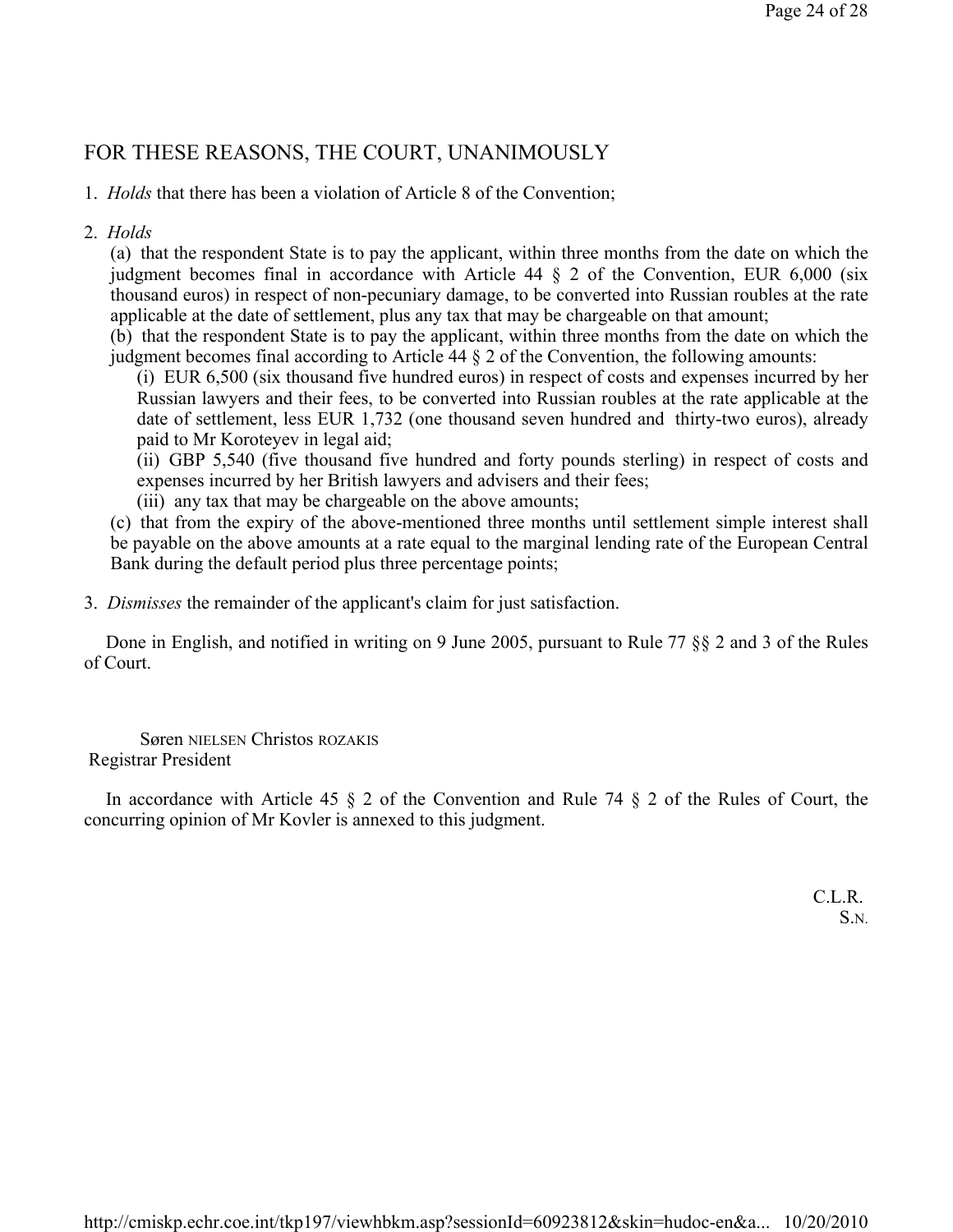# CONCURRING OPINION OF JUDGE KOVLER

I share the Chamber's unanimous opinion that the Russian authorities failed in the present case to fulfil their positive obligation to protect the applicant's rights under Article 8 of the Convention. At the same time, I would like to explain my approach to the specific interest protected in the present case.

In the leading case of *López Ostra v. Spain* (judgment of 9 December 1994, Series A no. 303-C), referred to in the judgment, the Court found that the State had not succeeded in striking a fair balance between the interest of the town's economic well-being and the applicant's effective enjoyment of her right to respect for her home and her private and family life. In its Grand Chamber judgment in *Hatton and Others v. the United Kingdom* ([GC], no. 36022/97, ECHR 2003-VIII), also cited, the Court adopted the same line of reasoning (although the Grand Chamber did not ultimately find a violation of Article 8). In a recent case concerning noise pollution (*Moreno Gómez v. Spain*, no. 4143/02, ECHR 2004-X), the problem was again regarded as having an effect both on the applicant's private life and on her home.

On the other hand, in *Guerra and Others v. Italy* (judgment of 19 February 1998, *Reports of Judgments and Decisions* 1998-I), where access to information on industrial hazards was in issue, the Court found a violation only of the applicants' right to private and family life, without mentioning their "homes". I would be inclined to agree with the latter approach and to consider that "environmental rights" (in so far as they are protected by Article 8) relate more to the sphere of "private life" than to the "home". In my view, the notion of "home" was included in the text of this provision with the clear intention of defining a specific area of protection that differs from "private and family life". In support of this interpretation, I would quote from a dissenting opinion by Judge Greve annexed to the Chamber judgment in *Hatton and Others v. the United Kingdom* (no. 36022/97, 2 October 2001), in which she stated that "environmental rights are ... of a different character from the core right not to have one's home raided without a warrant". Therefore, without casting doubt on the Court's finding of a violation of Article 8, I would prefer to describe the violation as an unjustified interference with the applicant's private life.

Consequently, the State's omission in the present case lies not only in the authorities' failure to resettle the applicant to a safer area. The State has a margin of appreciation in devising measures to strike the proper balance between respect for Article 8 rights and the interests of the community as a whole. In the present case, therefore, the resettlement of those living near the plant may be regarded as only one of many possible solutions, and, in my view, not the best one: had the authorities been stricter and more consistent in applying domestic environmental regulations, the problem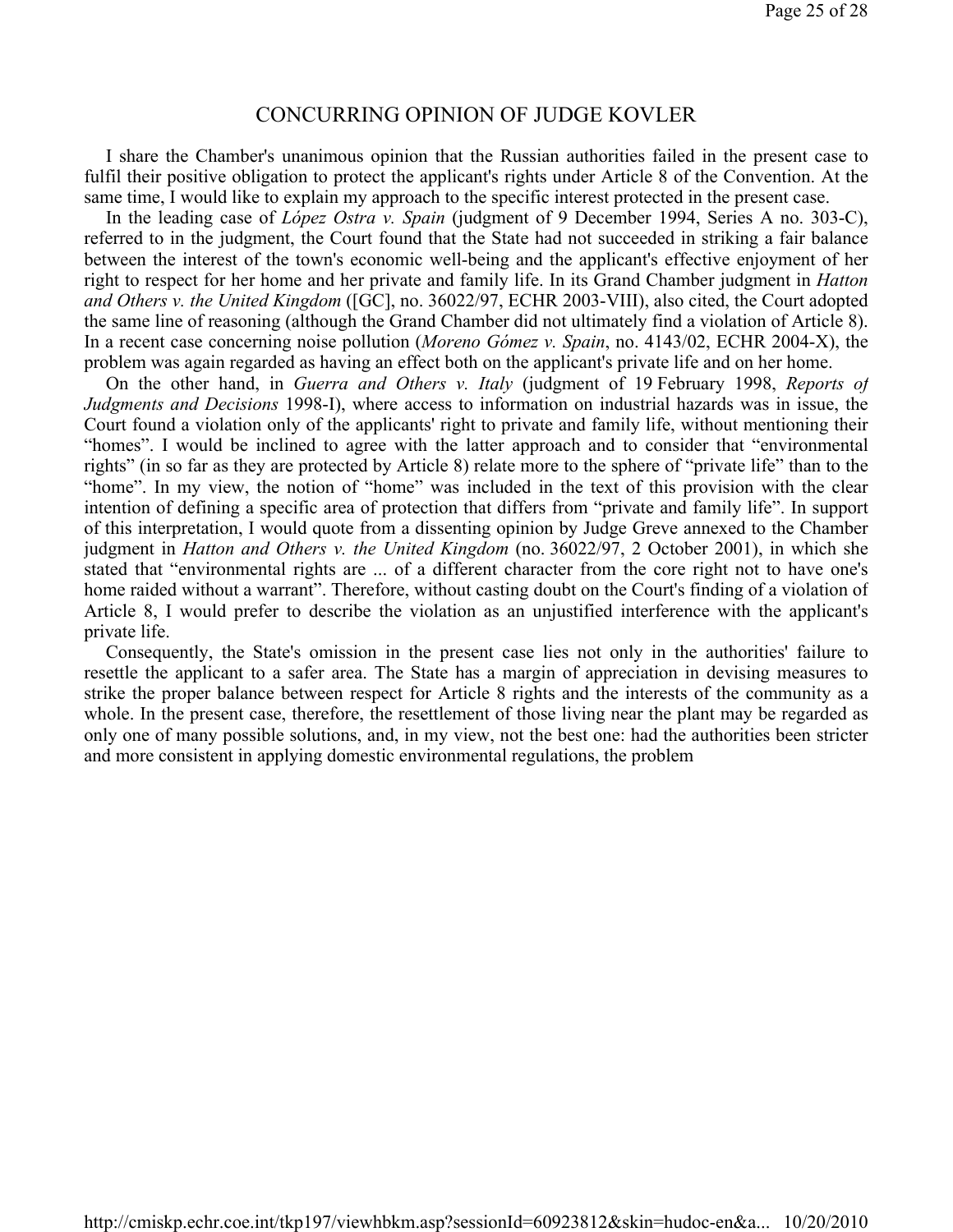would have been resolved without any need to resettle the population and with a positive impact on the environmental situation in general.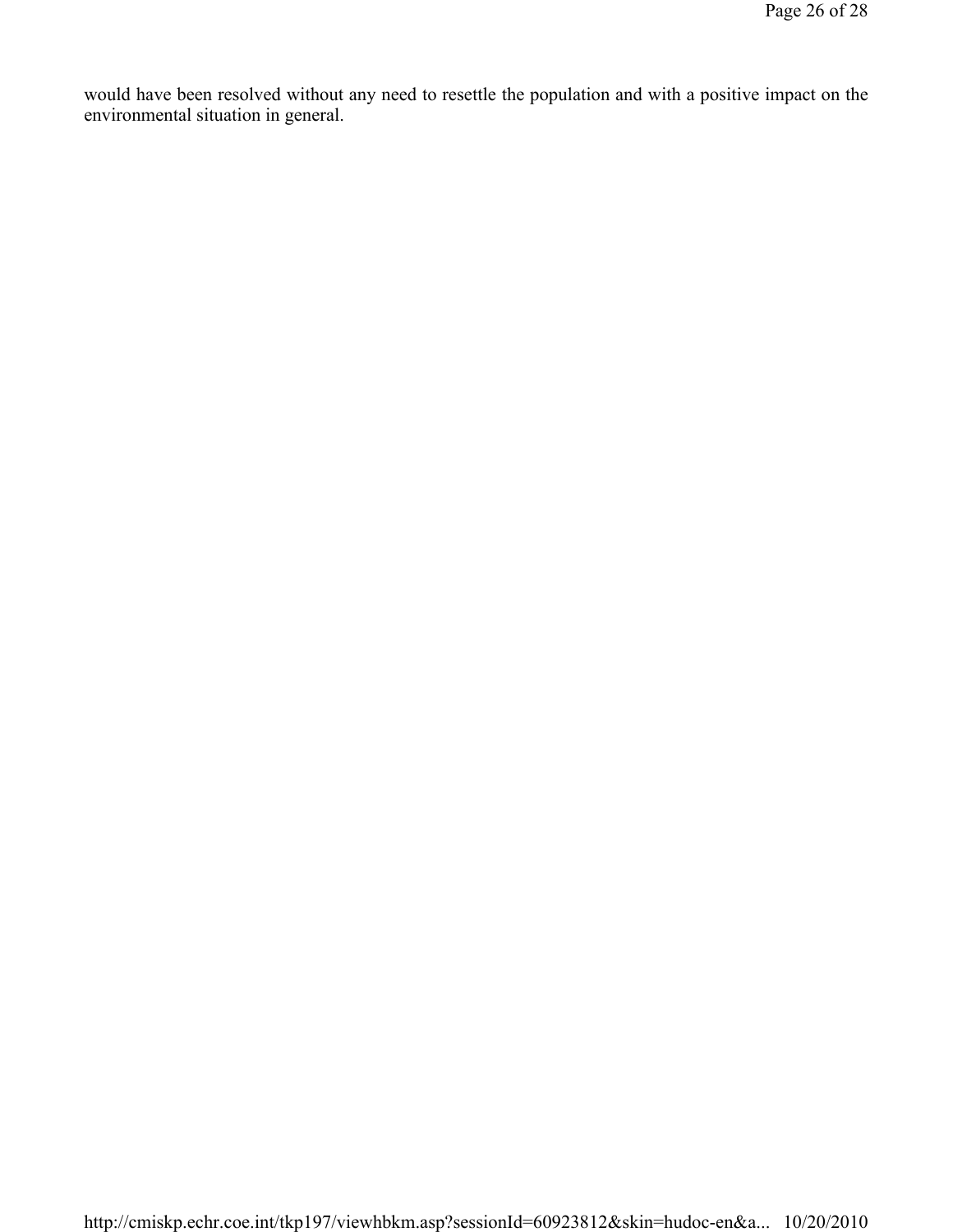## **Appendix**

## **Extracts from the Government's report on the environmental situation in Cherepovets**<sup>4</sup>

| <b>Toxic element</b> | Average daily MPL,<br>mg/m <sup>3</sup> | 1999   | 2000   | 2001   | 2002   | 2003   |
|----------------------|-----------------------------------------|--------|--------|--------|--------|--------|
| Nitrogen dioxide     | 0.04                                    | 0.027  | 0.022  | 0.018  | 0.016  | 0.025  |
| Nitric oxide         | 0.06                                    | 0.021  | 0.015  | 0.011  | 0.01   | 0.024  |
| Ammonia              | 0.04                                    | 0.0125 | 0.011  | 0.011  | 0.005  | 0.016  |
| Manganese            | 0.001                                   | 0.0006 | 0.002  | 0.0007 | 0.0004 | 0.0008 |
| Carbon oxide         | 3.0                                     | 1.884  | 1.3    | 1.5    | 1.28   | 1.76   |
| Dust                 | 0.15                                    | 0.264  | 0.25   | 0.24   | 0.2    | 0.17   |
| Hydrogen sulphide    | 0.008                                   | 0.0002 | 0.0007 | 0.0004 | 0.0006 | 0.0006 |
| Carbon disulphide    | 0.005                                   | 0.0187 | 0.015  | 0.011  | 0.004  | 0.0056 |
| Phenols              | 0.003                                   | 0.002  | 0.0014 | 0.0012 | 0.0009 | 0.0014 |
| Formaldehyde         | 0.003                                   | 0.0136 | 0.02   | 0.013  | 0.0099 | 0.019  |
| Sulphur dioxide      | 0.05                                    | 0.0049 | 0.0056 | 0.0021 | 0.0024 | 0.0037 |

*mics of air pollution in the years 1999 to 2003 (compared to MPLs)* 

*age and maximal concentrations of toxic elements over the past 20 to 30 years* 

| <b>Substance</b><br>monitored | 1974  |      | 1983  |       | 1989  |       | 1996  |       | 2003  |       |
|-------------------------------|-------|------|-------|-------|-------|-------|-------|-------|-------|-------|
|                               | Aver. | Max. | Aver. | Max.  | Aver. | Max.  | Aver. | Max.  | Aver. | Max.  |
| Dust                          |       |      | 0.3   | 4.0   | 0.3   | 2.1   | 0.1   | 1.2   | 0.2   | 0.8   |
| Sulphurous<br>anhydride       | 0.08  | 0.86 | 0.04  | 0.79  | 0.03  | 1.17  | 0.004 | 0.16  | 0.004 | 0.114 |
| Carbon oxide                  | 7     | 20   |       | 7     |       | 16    |       | 7     |       | 18    |
| Nitrogen dioxide              | 0.07  | 0.65 | 0.04  | 0.31  | 0.04  | 0.23  | 0.02  | 0.16  | 0.03  | 0.45  |
| Nitrogen oxide                |       |      | 0.07  | 0.058 | 0.05  | 0.43  | 0.02  | 0.30  | 0.03  | 1.02  |
| Hydrogen sulphide             |       |      | 0.006 | 0.058 | 0.002 | 0.029 | 0.002 | 0.023 | 0.001 | 0.013 |
| Carbon disulphide             |       |      |       |       |       |       | 0.011 | 0.076 | 0.006 | 0.046 |
| Phenol                        |       |      |       |       | 0.003 | 0.018 | 0.003 | 0.04  | 0.001 | 0.021 |
| Ammonia                       |       |      | 0.27  | 5.82  | 0.08  | 1.37  | 0.02  | 0.23  | 0.02  | 0.21  |
| Formaldehyde                  |       |      |       |       |       |       | 0.014 | 0.129 | 0.019 | 0.073 |

1. MPLs are the safe levels of various polluting substances, as established by Russian legislation (*предельно допустимые концентрации – ПДК*).

2. Dr Chernaik has a Ph.D. in biochemistry from the Johns Hopkins University School of Public Health, Baltimore, Maryland, United States. His doctoral studies and research focused on environmental toxicology. Since 1992 Dr Chernaik has served as a staff scientist for the United States Office of the Environmental Law Alliance Worldwide. In this capacity, he provides requested scientific information to lawyers in more than sixty countries. He has frequently advised lawyers on the human health effects of exposure to air pollutants, including hydrogen sulphide, hydrogen cyanide, naphthalene, formaldehyde, carbon disulphide and particulate matter.

3. This decision concerned the closure by the authorities of a petrol station which had no sanitary security zone around its premises.

1. The data provided here reflect only the results received from stationary monitoring post no. 1 of the State Agency for